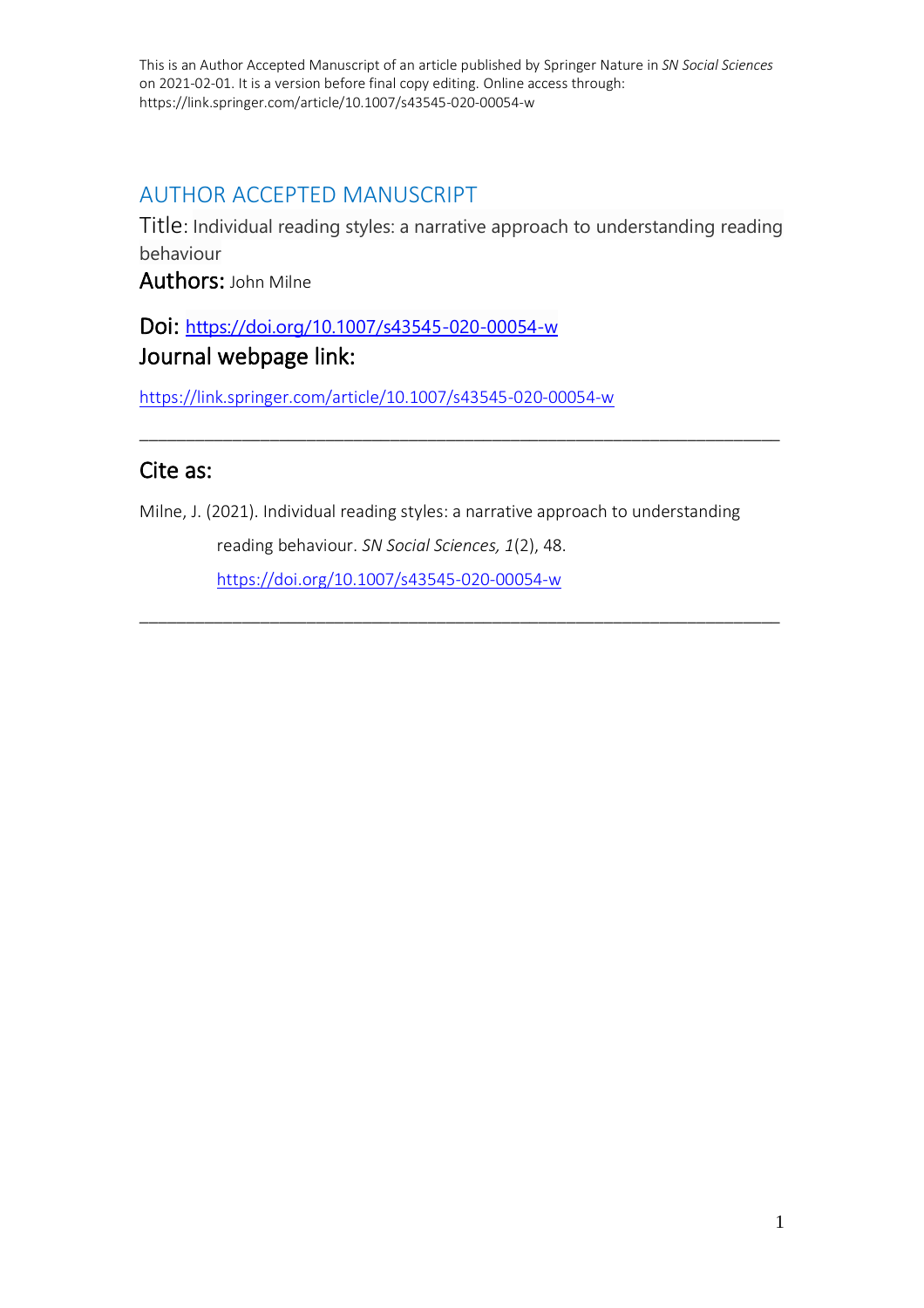# **Abstract:**

This article reports on the findings from a study that intended to consider the validity of a model of reading comprehension. In the process of coding the resulting verbal protocols, the 'feel' or experience of the actual readers was lost, as was the individuality of the participants. Narratives were then developed to describe the experience of the reading and to recapture that individual nature of each reader's approach to making sense of the texts the read. After those narratives were developed, some patterns emerged that are discussed in this article as reading styles. Some of these styles resulted in the reader developing a good understanding of what they were reading and others did not. The successful styles were classified in two ways, by the main strategy used and by the deliberateness of the readers' construction of understanding. There are two pairs of successful reading styles discussed here, making four successful styles in total. Readers using a visualisation strategy are described as either "movie makers" for those who consciously constructed their mental movies, and as "Movie watchers" for those who experienced the process as being more receptive. The other strategy used in successful reading was questioning, either as an active "Hunter-seeker" approach or in the less-active "Wondering" style. Three styles that were not associated with successful reading are also described. Some implications for future research, and for teaching and learning are also discussed.

## **Key words:**

Reading comprehension, Narrative, Reading style, Reading strategy, metacognition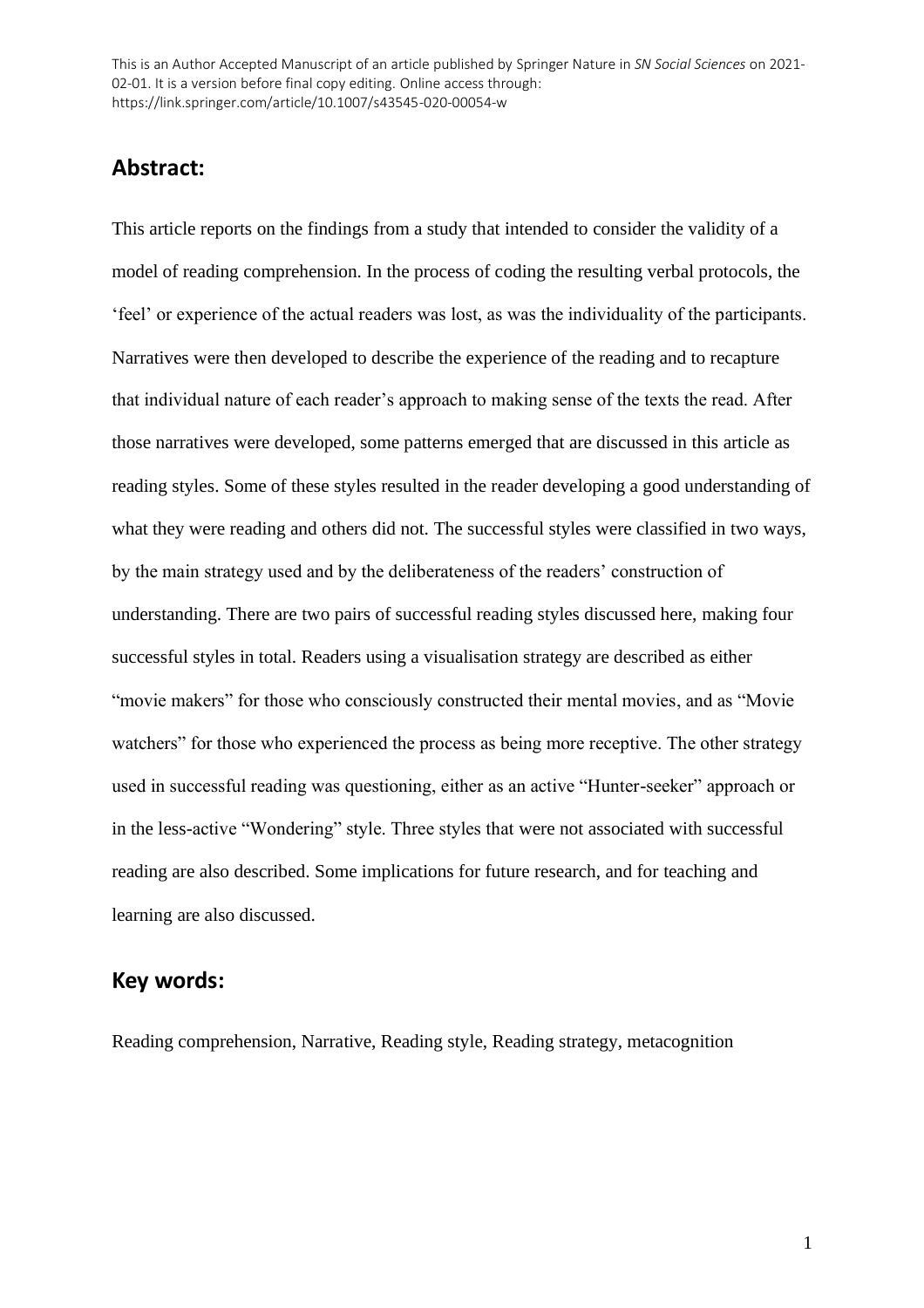## **Introduction:**

Historically, research into reading comprehension has focussed on identifying specific behaviours and strategies of good readers, or on the related metacognition and selfregulation. This has resulted in some confusion in places. For example, authors that have focussed on the behaviour of good readers have tended to include monitoring as a strategy for developing meaning (e.g. National Reading Panel 2000) alongside other strategies such as making predictions. At the same time, researchers with a metacognitive focus have viewed monitoring as a part of the regulatory process or executive function (e.g. Jacobs and Paris 1987). In the last 15 years or so this has begun to change with a greater number of authors (e.g. Pressley 2002; Baker 2002; Gaskins et al. 2007; Kaplan 2008; Kennedy 2014) recognising that the relationships between metacognition, reading comprehension, and selfregulation need to be considered and could provide significant insights into the complex activity that is reading. This has been a positive development and has led to a fuller understanding of not only the strategies used and behaviours exhibited by good readers, but also how their use is regulated. One way of doing this is the use of verbal protocol analysis (Pressley and Afflerbach 1995; Israel 2015), which has enabled us to develop a much better understanding of what is going on in readers' heads.

The use of verbal protocol analysis generates a large amount of rich data, which is generally rendered manageable through the use of a coding process (Evers 2011; Gu 2014). This process was originally used in the study that led to this article. The coding process was useful for identifying patterns of data and was aimed at supporting the development of a model of self-regulated reading comprehension. During coding however, the researcher identified that although useful for considering the patterns of reading behaviour across participants, much of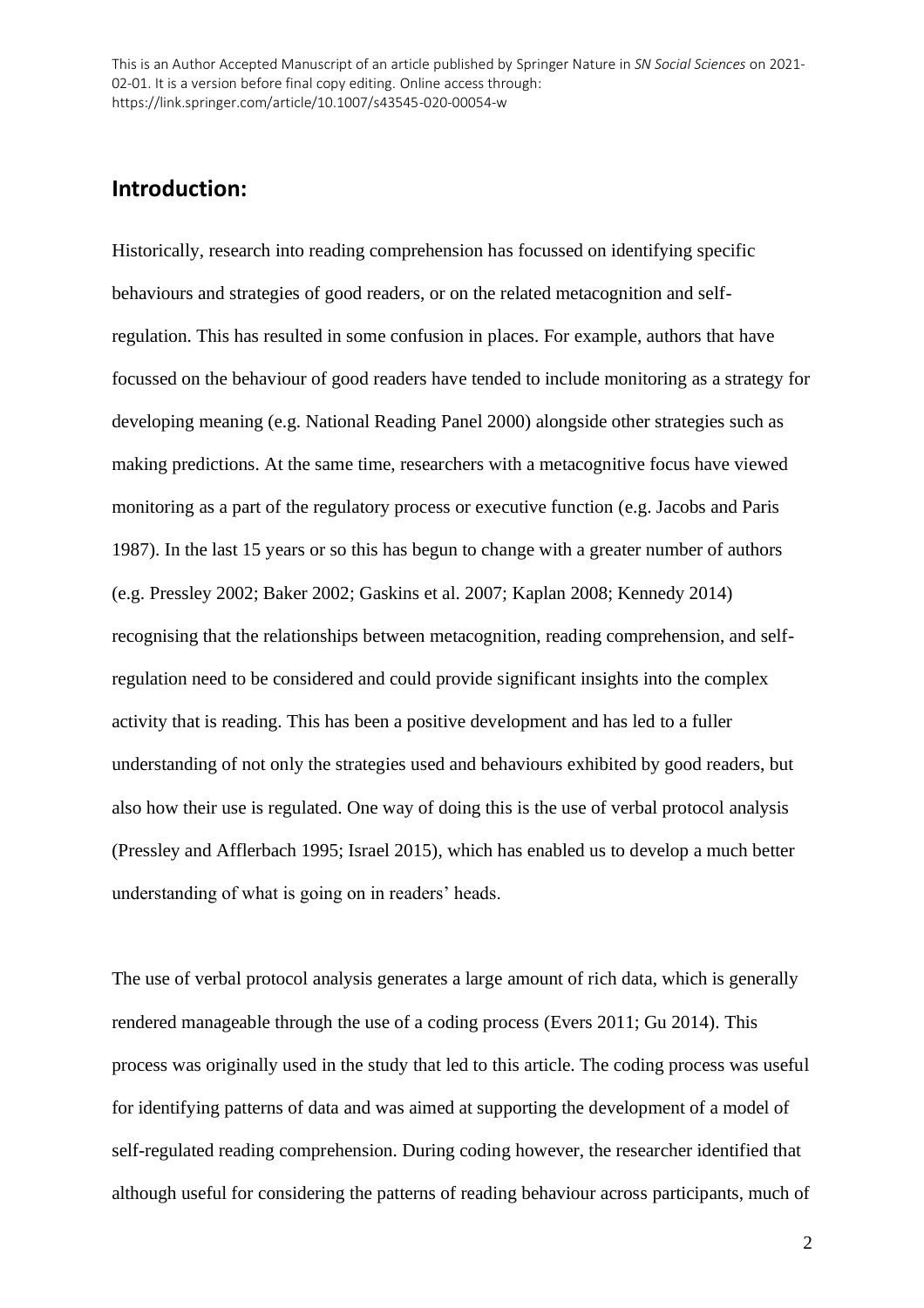the richness and understanding of individual readers' behaviour was being compromised. Individual participants were being lost in the coding process.

The results of this study, as they are presented here, are intended to capture something of the process of reading as it is experienced by young readers *as they read.* In order to achieve this purpose, coding and other forms of analysis are not helpful (Gu 2014), as the richness and individuality of what was shared by participants would be lost.

Following the collection of the verbal protocol data and the researcher's realisation of what was being lost during the coding process, narrative descriptions of individual reader's reading process were developed. Doing so resulted in the identification of a number of reading styles, sometimes used by more than one participant in the study, and these reading styles are the focus of this article.

# **Literature review:**

We can define a good reader by saying that a good reader is one that has the word level and higher-level skills, knowledge, and strategies necessary for getting words off the page and for developing meaning from them. However, that is a gross over-simplification of what is a very complex activity. Vacca (2002) has described the majority of students in the middle grades (from about age 12) as being skilled in the mechanics of reading but insufficiently strategic in exploring text and developing meaning. There is more to the good reader than simply having more skills, more knowledge, or more well-taught cognitive reading strategies. Good readers are very involved with their reading from before they start until well after they have finished reading the text, and they are strategic. Their reading behaviour is controlled in a way that facilitates the achievement of a reading goal.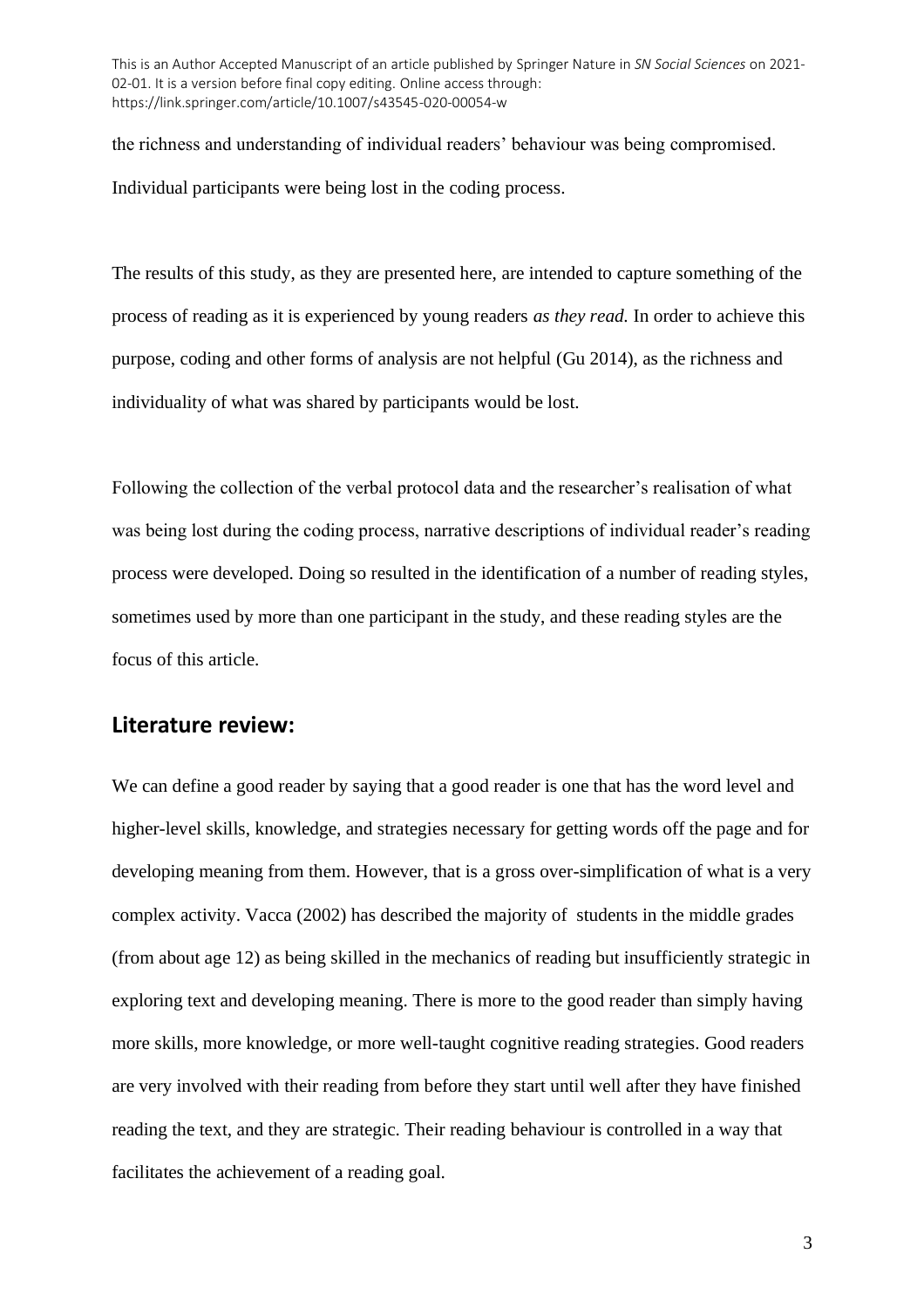In the late 1990s and early 2000s several studies identified a number of features of good readers (e.g. Block and Pressley 2001; Pressley and Afflerbach 1995; Duke and Pearson 2002; National Reading Panel 2000; Pressley 2002) that have remained essentially unchanged since. These features are summarised as follows:

- Good readers are active readers.
- They have clear goals in mind, and they constantly evaluate their progress towards these.
- Good readers look over the text before reading, they look for structural features and sections of the text that may be relevant to their goals.
- They make frequent predictions or hypotheses, not just prior to reading.
- They read selectively. They are constantly making decisions about whether to read carefully, quickly, what not to read, whether to re-read sections, or to jump forward or back in the text, although they generally read texts from beginning to end.
- Good readers construct, revise, and question the meanings and understandings they develop as they read.
- They try to determine the meaning of unknown words and concepts they encounter in the text, and find ways of dealing with inconsistencies or gaps in their knowledge.
- They use, compare, and integrate their prior knowledge with what they find in the text.
- Good readers think about the author(s) of the text and their intentions as they are reading.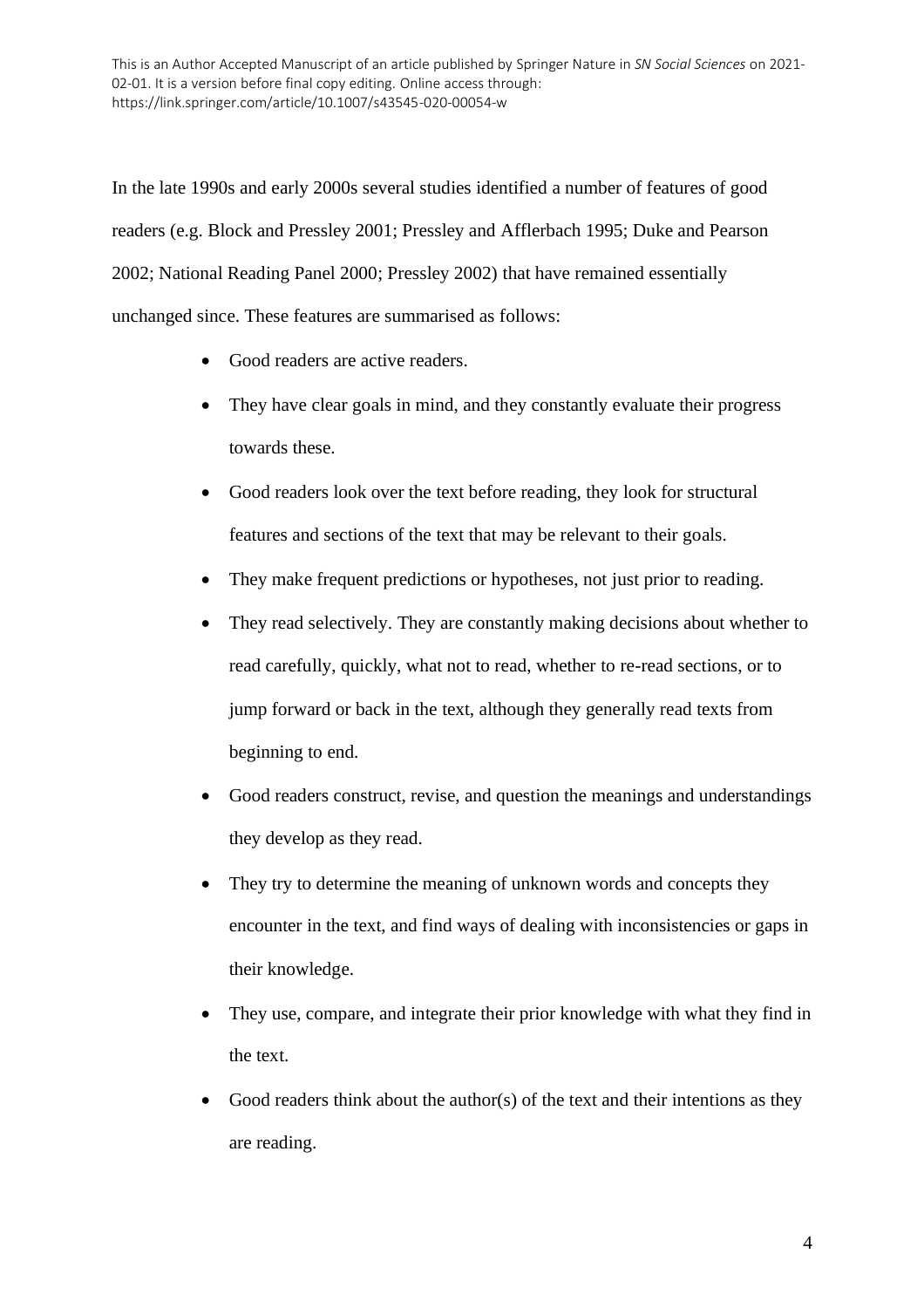- They monitor their understandings, and alter their reading activity (such as the speed of reading or the strategies being used) as needed.
- They evaluate the quality of the text and its value, and react to the text both intellectually and emotionally.
- They change their approach to reading depending on whether they are reading narrative or expository text

As good readers move through the process of developing their understanding of a text they are active and goal directed (Pressley and Afflerbach 1995). They have the ability to use the strategies they have at their disposal constantly and in a fluid fashion. A large part of what makes a good reader is that they are able to orchestrate these strategies independently.

There are a number of ways in which the various strategies identified can be used by readers. Firstly, they are all things that the accomplished reader may be monitoring in order to ensure they are maintaining comprehension of what they read and may therefore be involved in the identification of what Klingner and Vaughn (1999) might have called the 'clunk-point'. Secondly, they are all possible 'fix-it' strategies that may be utilised to correct an error. Thirdly, and possibly most significantly, they may also be *a part* of the reading process and not just a precursor or an outcome of it.

Duke and Pearson (2002) identified six "Effective Individual Comprehension Strategies", prediction, think-aloud, story structure, visual representations of text, summarisation, and questions/questioning. The National Reading Panel (2000) identified these same six strategies but also included comprehension monitoring and co-operative learning. These strategies appear consistently throughout the literature (National Reading Panel 2000; Pressley 2002;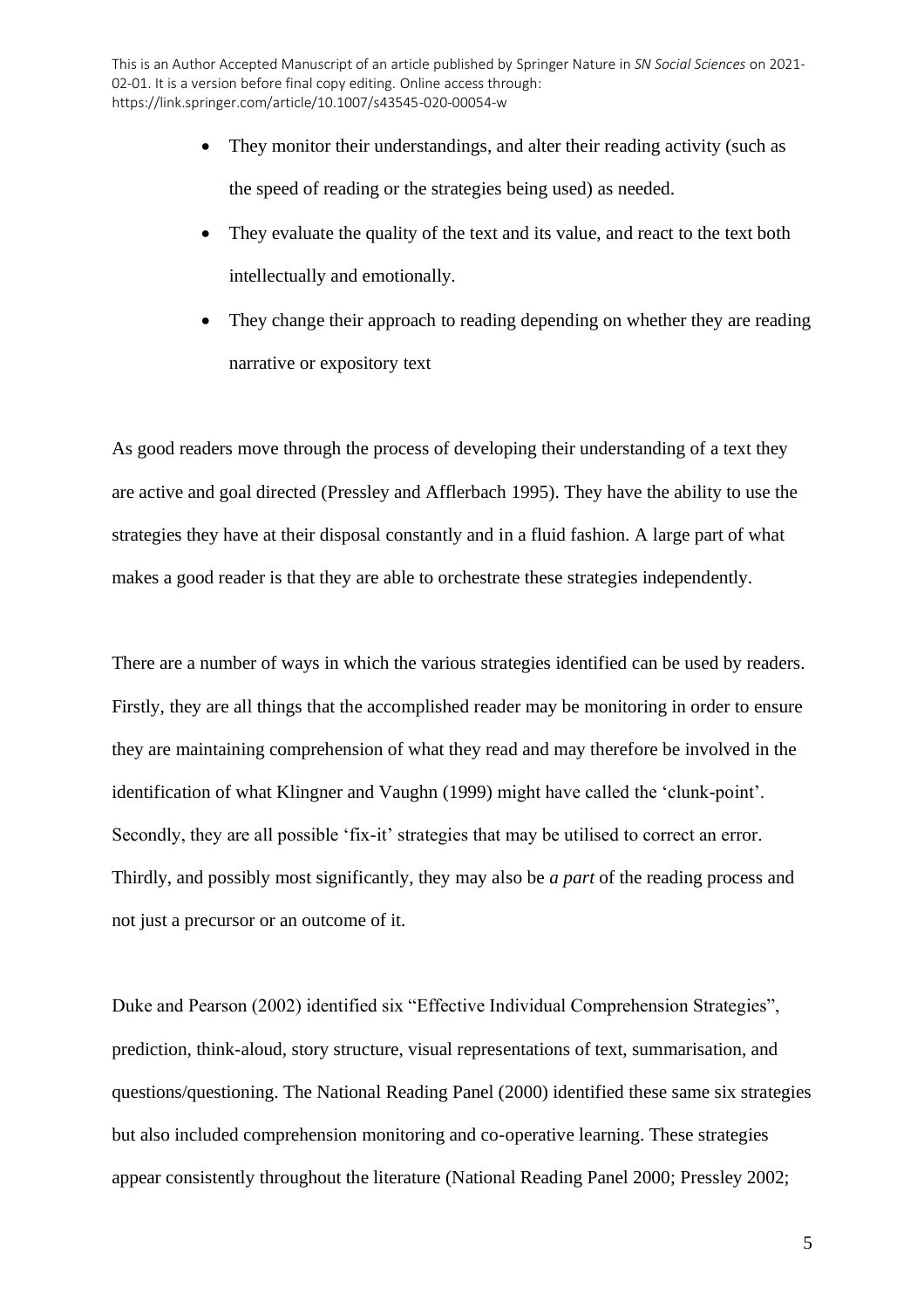Davis 2016) although sometimes with differing names. Each of these strategies has been shown to be an effective tool for developing good comprehension of text. As research in the last 15 years or so has seen little change to the generally accepted strategies, there appears to be a degree of agreement on the strategies involved in reading comprehension. This is evidenced by the number of references to studies from the 1990's and early 2000's that are seen in more recent literature (e.g. Kennedy 2014; Davis 2016; Conley 2016) when discussing the strategies used by readers. Despite the apparent agreement among researchers as to which strategies are used by readers, some issues remain.

A number of authors (e.g. Phillips 1988; Pressley and Afflerbach 1995; Pressley and Gaskins 2006) have identified that competent readers as a group employ a large range of cognitive strategies to achieve their goals and understand the text they are reading. The expectation that individual readers will have available, and use, a significant number of strategies is an important part of constructively responsive reading (Pressley and Afflerbach 1995) and much of the subsequent literature. What is not clear from these studies is whether individual readers regularly use a number of these strategies or whether individuals have preferences for a smaller number of strategies, and whether the strategy used in a particular situation is determined by circumstance. Those studies that have used quantitative analysis in connection with this kind of question leave this open to interpretation. For example, Phillips (1988) identified a large number of comprehension strategies used by young readers and gave the mean number of times each strategy was used. Even the most commonly reported strategies had standard deviations that were large in comparison to their average, these varied from a standard deviation that was equivalent to 21% of the mean to a standard deviation that was 160% of its related mean. Some of the readers in the study must have used particular strategies repeatedly while others did not use them at all. Studies of this sort mean that we do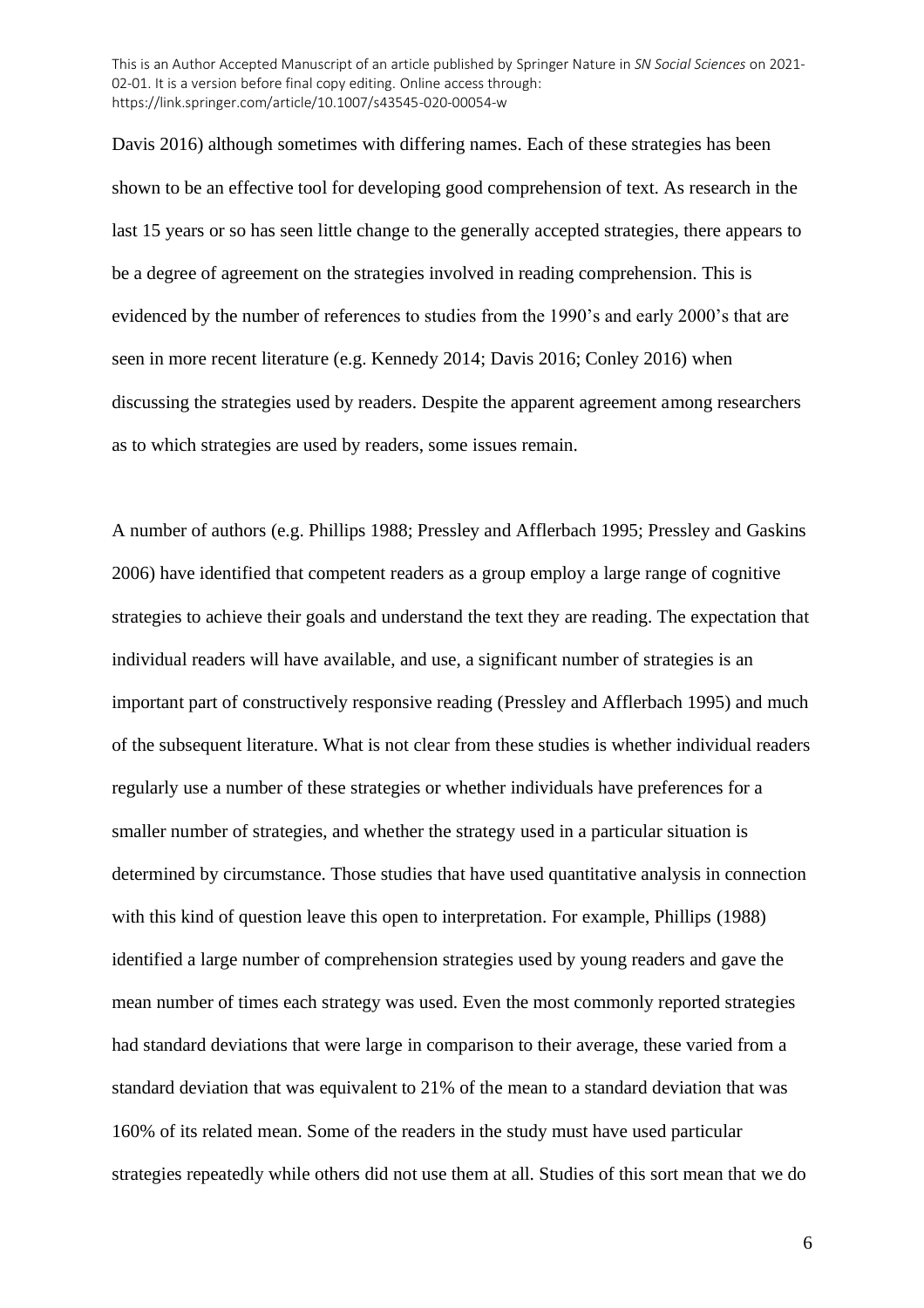not have a clear picture of individual readers' strategy use and we may be making assumptions based on generalisations.

Our understanding of how readers manage the reading process is based on what we know of a generalised understanding of what good readers do and on models of self-regulation. This study considers information-processing based models to be particularly instructive and the model developed by Winne (2001) informs the interpretation of the data and their discussion. We do not know all we need to know about individual's strategy use. We need to better understand the strategy use of individuals to know how we should support students to use the strategies they develop for themselves or that we teach them. Should we be expecting and teaching students to use and choose between large numbers of strategies, or should we encourage them to be judicious in their choice of a single or small number of strategies? That is, perhaps good readers are not just better in their use of a range of strategies; maybe they manage the complexity better by limiting the range they apply in a given situation. This is the question considered in this article: How do individual readers orchestrate and manage their use of reading comprehension strategies?

## **Method:**

The method used in this study involves the collection of verbal protocols or think-alouds. The method itself, and the detail with which it is reported here follow the recommendations of Pressley and Afflerbach (1995) and Ericsson and Simon (1993) in their seminal works.

# *Participants:*

In the current study, purposive sampling (Creswell 2007) was used to ensure appropriate participants were involved in the study, including the fact that all identified English as being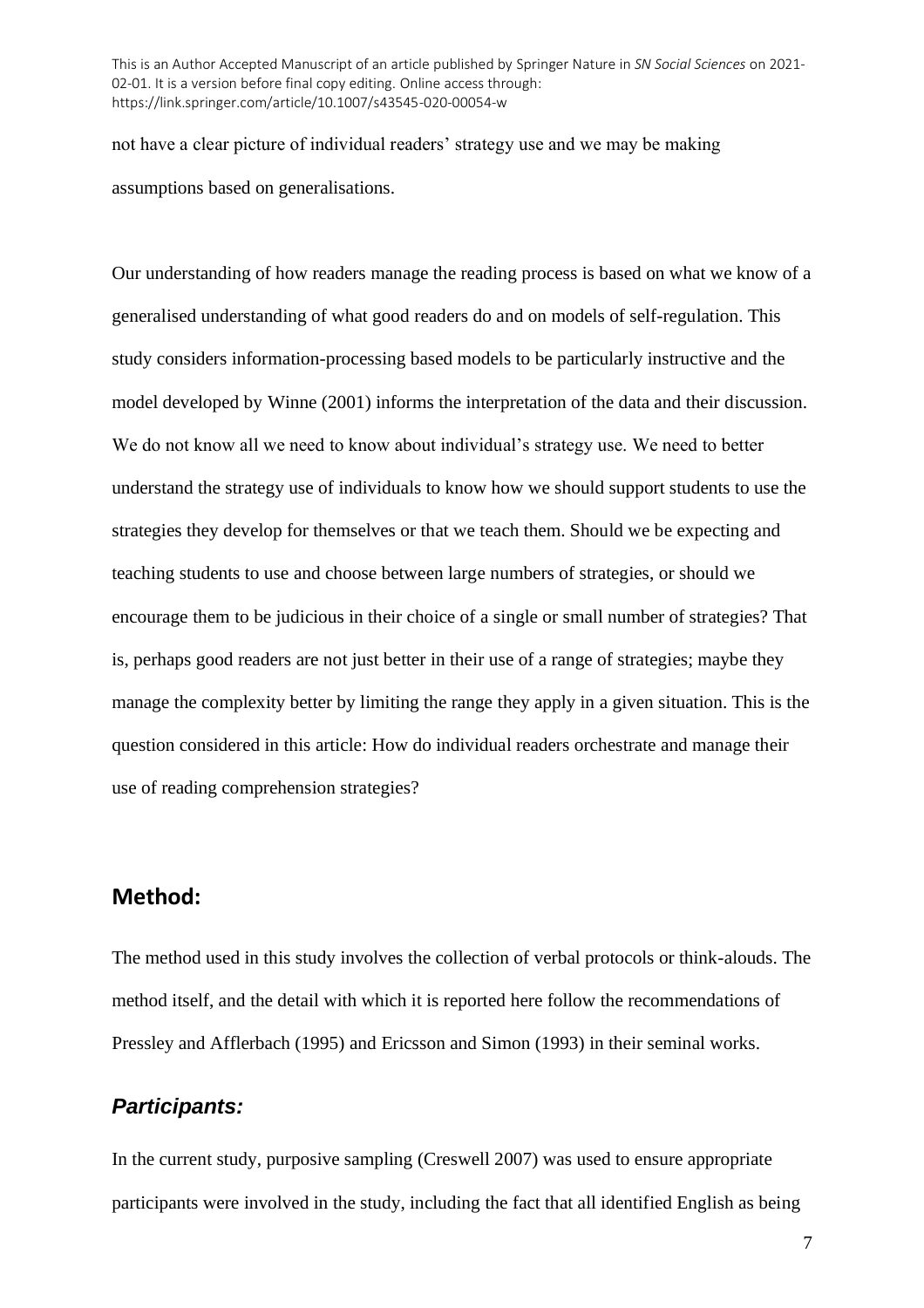their first language. Homogeneous sampling (McCrudden and Kendeou 2014) was used to identify two groups of participants, a group that has high reading comprehension skills (HC group) and a group that has low reading comprehension skills (LC group). A number of criteria were used to identify these groups. Firstly, a standardised test of reading ability, the Progressive Achievement Test (PAT) of reading comprehension was used (Darr et al. 2008). The PAT distributes scores using stanines. In general terms, a stanine score of one to three is considered low, stanines four to six are in middle range, and stanines seven to nine are considered to be indicative of higher achievement. In the current study, a good reader is defined as someone who has a stanine of seven or higher, and a poor reader as someone with a stanine of three or lower. For the purposes of sampling these criteria were restricted further. For the LC group, only readers who had achieved a stanine of three (and not lower or higher) were included. For the HC group, only readers who had achieved a stanine of seven (and not higher or lower) were included. This restriction was to ensure that the LC readers had sufficient decoding ability to read a text and basic reading comprehension skills, but that these skills were not well developed and that the HC readers were very proficient but not exceptional readers. As individuals become more expert their behaviour becomes more automatic, and therefore less available for reporting. Including extremely poor readers and exceptional readers would reduce the applicability and generalizability of the results.

A total of 12 prospective participants agreed to take part in the study, all were aged 11 at the time of initial contact. The HC group consisted of seven participants. All female, five of the HC group were of Pacific Island heritage and the other two were New Zealand Europeans. All seven identified English as their first language and had achieved stanine seven on a recent PAT. The LC group (stanine three on the PAT) consisted of a total of five participants,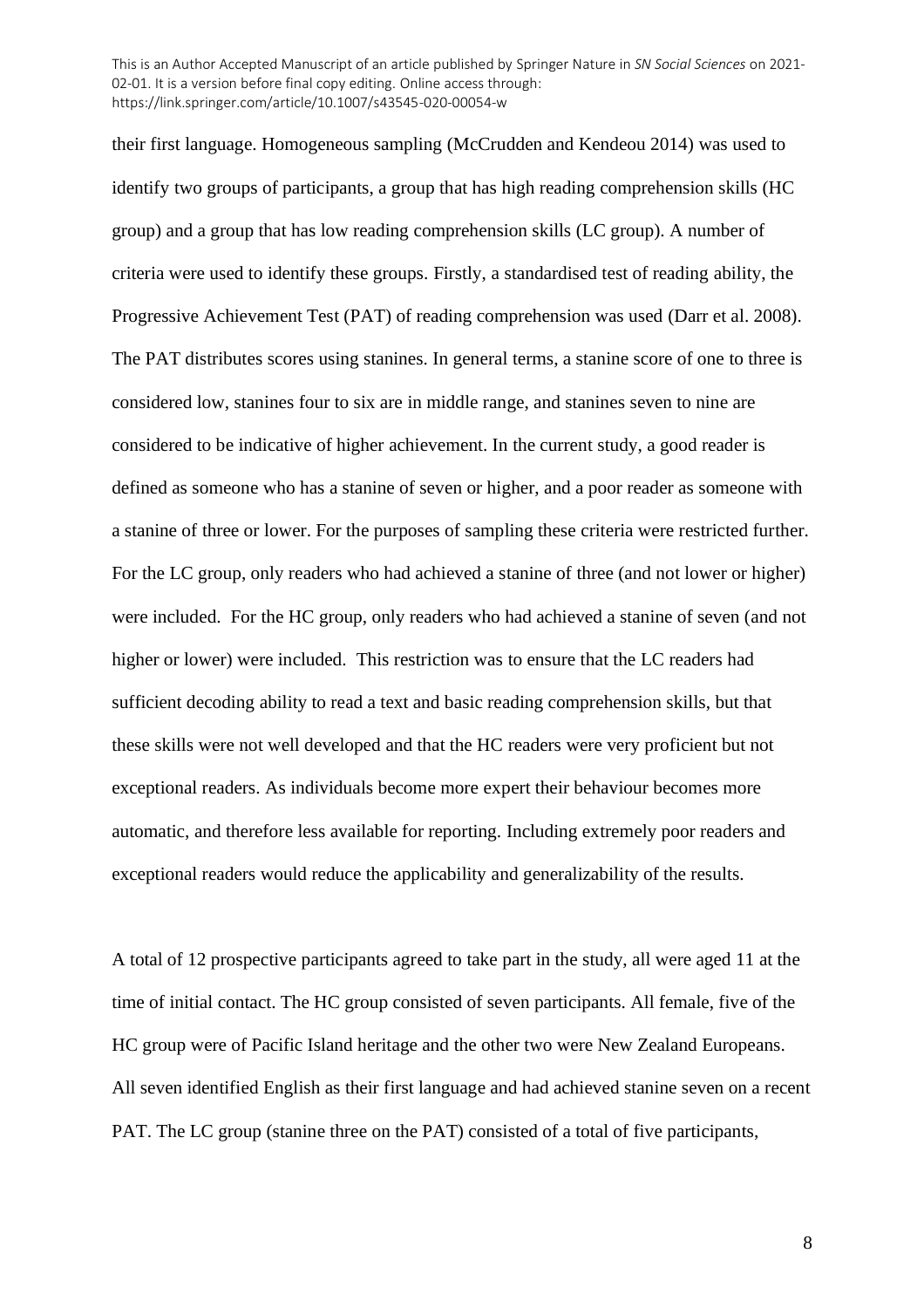comprised of two male and three female students, all were from Pacific Island backgrounds and considered English to be their first language.

### *Materials:*

#### Participant Materials

The texts used covered a range of topics with the intention that all participants should be able to find at least one that was of at least some interest. Each text was levelled using the nounfrequency method (Elley and Croft 1989) of assessing readability. The HC group were given texts with a reading age of 11-13 years and the LC group were given texts with a reading age of approximately nine. During reading all of those taking part made some verbal reports of what they were thinking.

All texts used were selected from the School Journal instructional text series used in New Zealand schools. Participants were initially given a page with three titles accompanied by a brief one-line precis of each text. From these, participants selected the text to read during the research phase. Once they had made their selection they were presented with the text. Both the text-selection page and the texts themselves had a small red dot placed at the end of each sentence. These dots were there as a reminder that participants should be reporting their thinking rather than as an indicator that there was a requirement to report at the point.

### Researcher Script

The researcher used a script to ensure consistency in the instructions and information given to all participants. Where participants raised questions then those were answered regardless of whether the information was already contained in the script. The script also contained a range of neutral prompts and probes that could be used at appropriate points during the research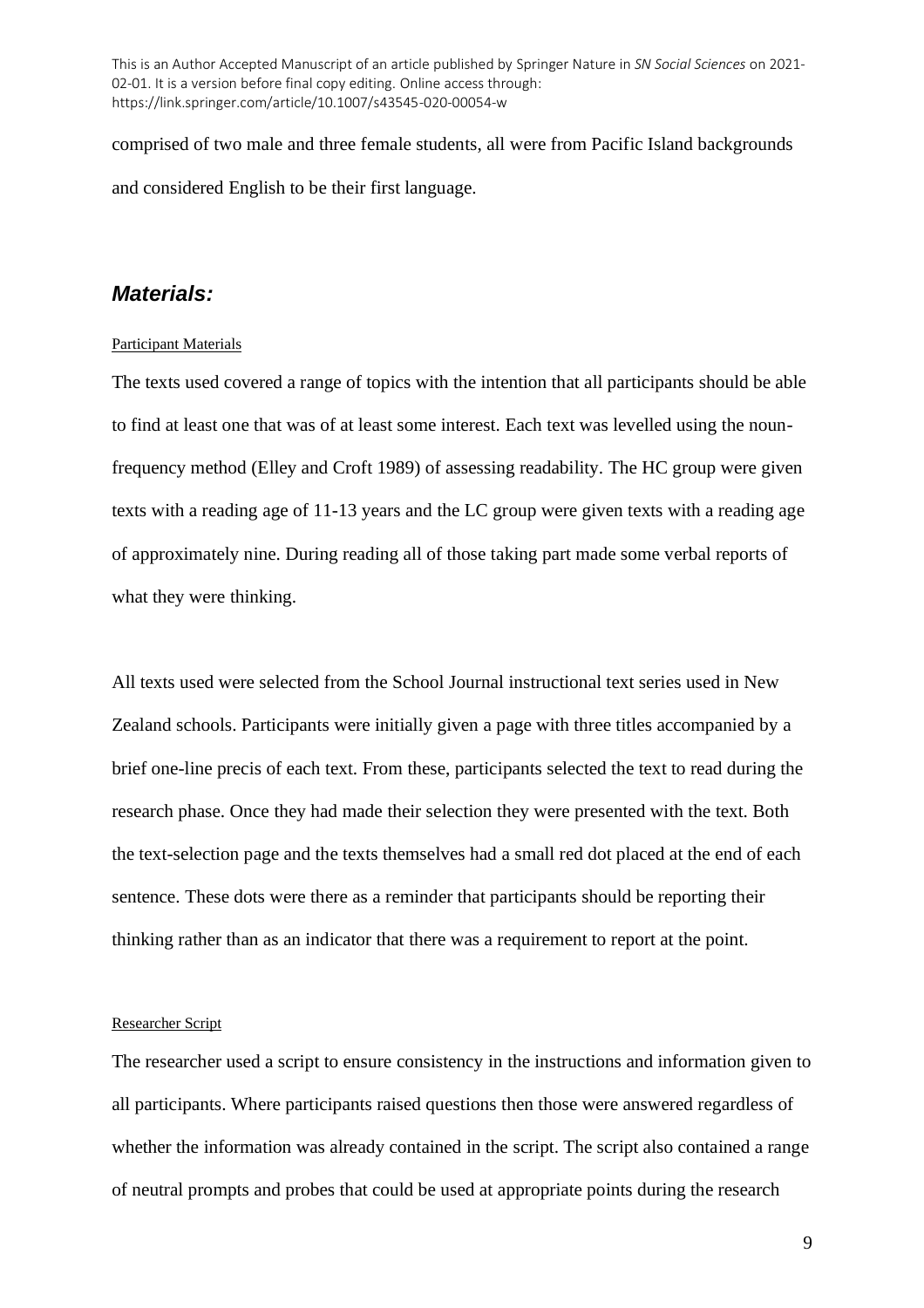process in order to both maintain consistency and also to help ensure that researcher bias was not introduced at any point.

## **Research Procedure**

### General Principles and Intentions

There were two general principles underlying the method used. The first of these was that the researcher should be involved as little as possible. The second was that the processes captured should mimic as closely as possible the personal reading styles of the participants when they are reading for their own purposes, as opposed to reading to achieve an external goal such as one set by a teacher. While it is accepted that no research procedure using methods currently available can be completely naturalistic, the procedure used was designed to create as little external influence as possible on the internal processes of participants' reading while still enabling the collection of sufficiently rich data.

### Initial Contact and Practice

The researcher held an initial meeting with all participants present to provide further information about the process involved, introduce them to the equipment to be used, and to answer any questions they had. Following a review of the process that would be followed, the participants had few questions about the research. Most of these questions revolved around practical issues such as whether they could choose the times when future contact would occur. Participants were also reminded that they had the opportunity to continue or withdraw from the research at any time.

At this initial contact, a brief introduction to the process of thinking aloud was carried out. This was completed using a puzzle activity rather than reading. A different activity provides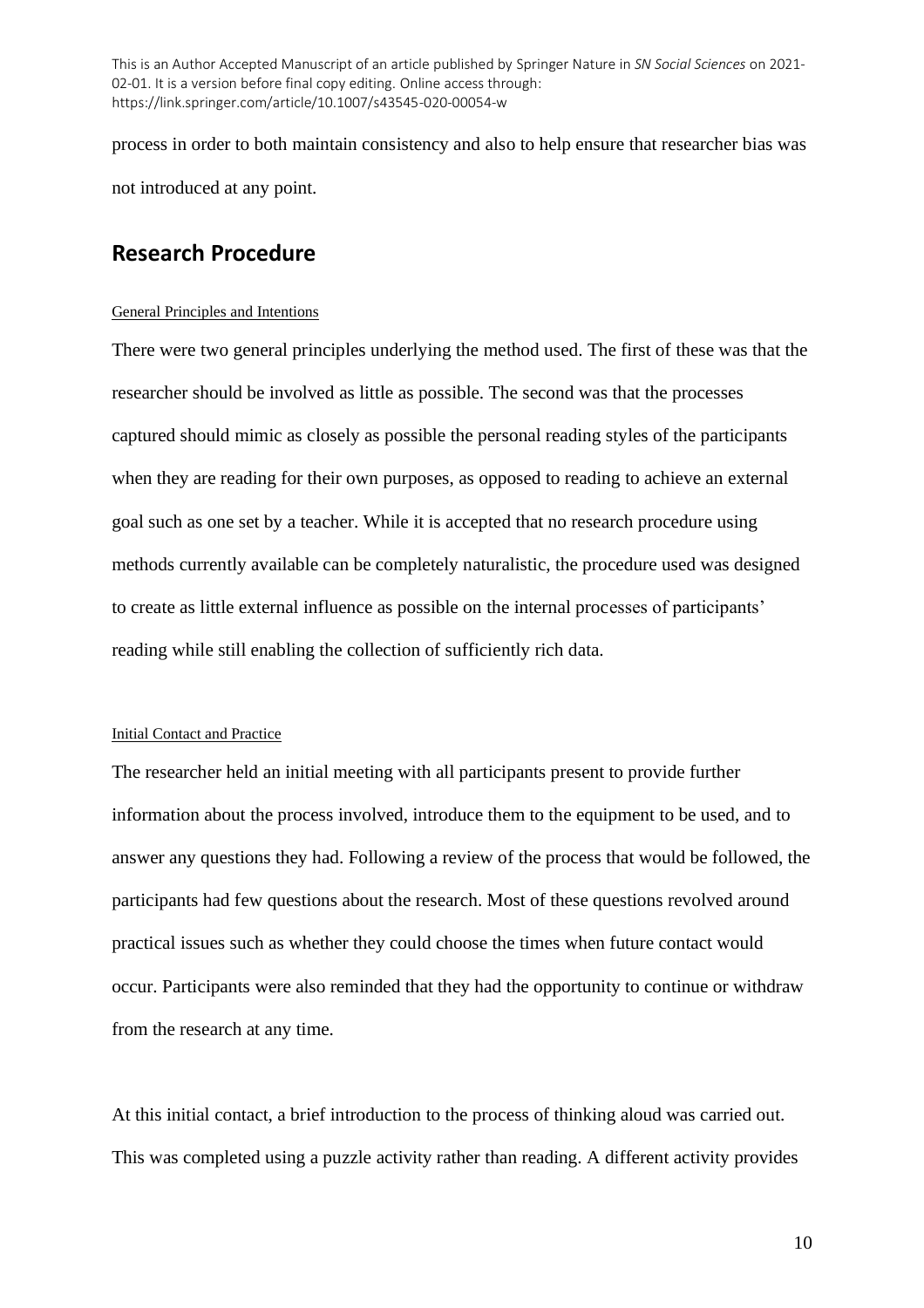the opportunity to discuss the process of thinking aloud while reducing the potential to confound the research data to be collected later.

The researcher initially modelled the process of thinking aloud, and then a number of the participants volunteered. These participants appeared to find it a relatively natural process and reported a number and range of thoughts during this activity. Encouragingly, they reported several metacognitive thoughts relating to the process of deciding what to do next. They also reported a number of thoughts not directly related to actual problem solving or actions. These reports were mostly indicative of being 'stuck' (e.g., "ummm…" or "I don't know") and in some cases even included mild profanity, the inclusion of which would suggest that participants had taken seriously the request not to censor their reports, or had become largely oblivious to the presence of the researcher.

Finally, participants were reminded of the aim of the research and of what they would be asked to do next time. In some previous research (Afflerbach 1990) participants have been asked to consider their thinking for a time prior to actual data gathering as a way of increasing participants' mindfulness of their thinking and therefore increasing their ability to report during think-alouds. In the current study participants were given the instruction to "pay attention to (their) thinking while reading" over the period (approximately one week) between this initial meeting and when they would next meet individually with the researcher.

#### Collection of Concurrent Verbal Protocols

At the next meeting, participants met with the researcher individually. Once participants were seated and indicated they were comfortable and ready to proceed, they were reminded of the task. Instructions were based on a script in order to ensure consistency, although the actual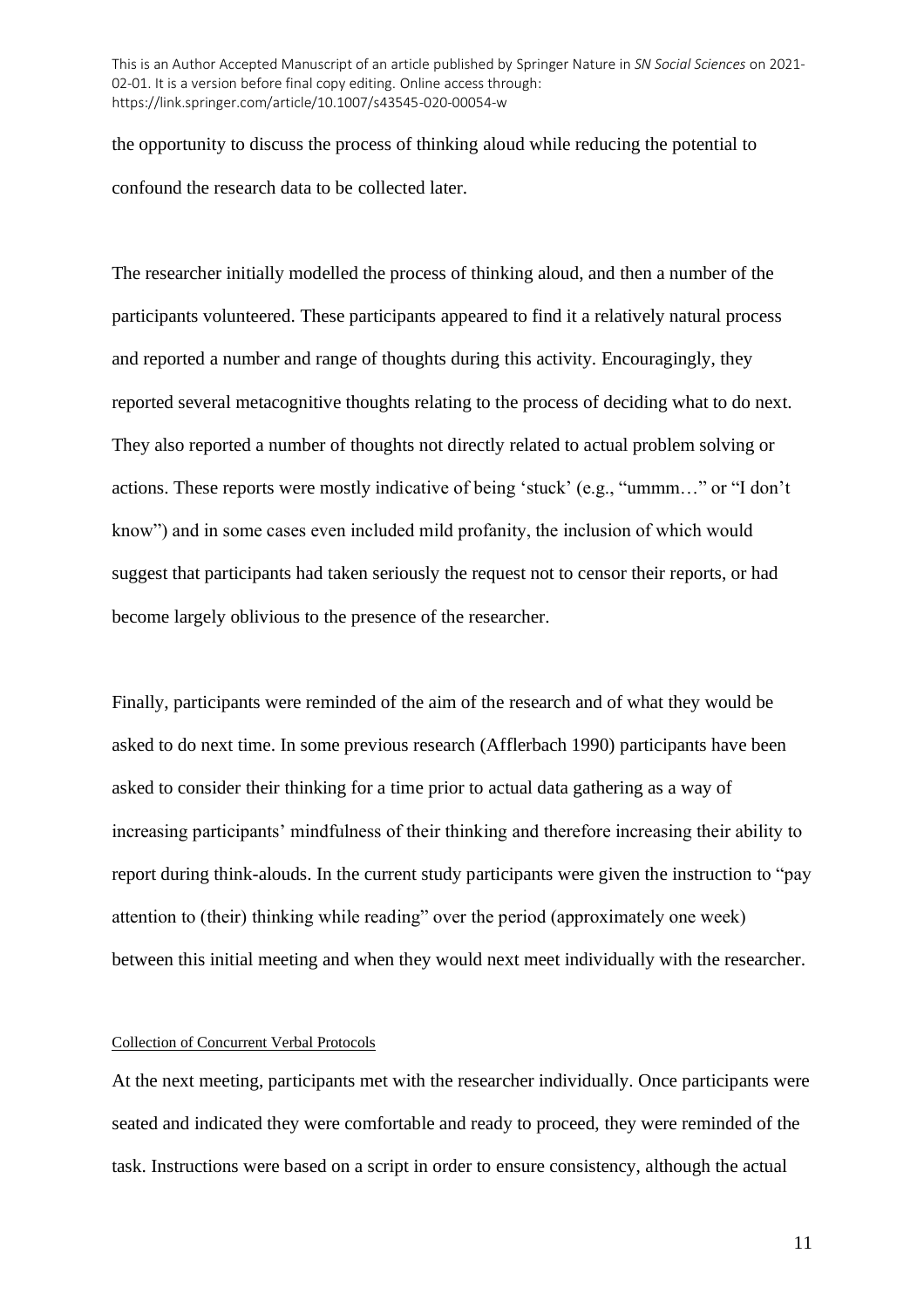instructions given to each participant varied slightly as participants were encouraged to ask questions or seek clarification as they felt necessary. Participants were then given a short warm up passage to read. In order to increase reliability (Ericsson and Simon 1993), these warm up materials were of a similar length to the experimental materials and were presented in the same form. Participants knew this was a warm-up and that the researcher would ask them to stop reading once it appeared they were reporting their thoughts regularly. During the warm-up exercise the researcher provided verbal reminders and prompts to the participants. Such prompts were kept neutral and as short as possible, (e.g., "Keep talking" or "Remember to think out loud") in order to reduce the risk of intruding into participants thinking and to avoid cueing particular responses (K. L. Taylor and Dionne 2000). The overall aim of the warm up activity was to reduce the need for researcher input during the experimental task.

In the data collection phase, participants firstly received a page that gave them a choice of texts to read. Participants were then asked to think aloud from the moment they received this selection sheet and to report everything they were thinking while selecting the text they wished to read and from that point on. The researcher needed to give some prompts to remind participants to verbalise their thinking at this point. The prompts were kept as neutral as possible; variations on "remember to keep talking" were used. Once participants had made their choice, the researcher gave them the text they had chosen and given a final reminder to "Please say everything that comes into your head".

Participants read out loud while reading the texts. A few of the participants required further reminders to think out loud at some point during the reading of the text. The same prompts used in the warm up were used here. Again, the researcher kept them neutral so as to avoid prompting particular responses or encouraging participants to report when there was nothing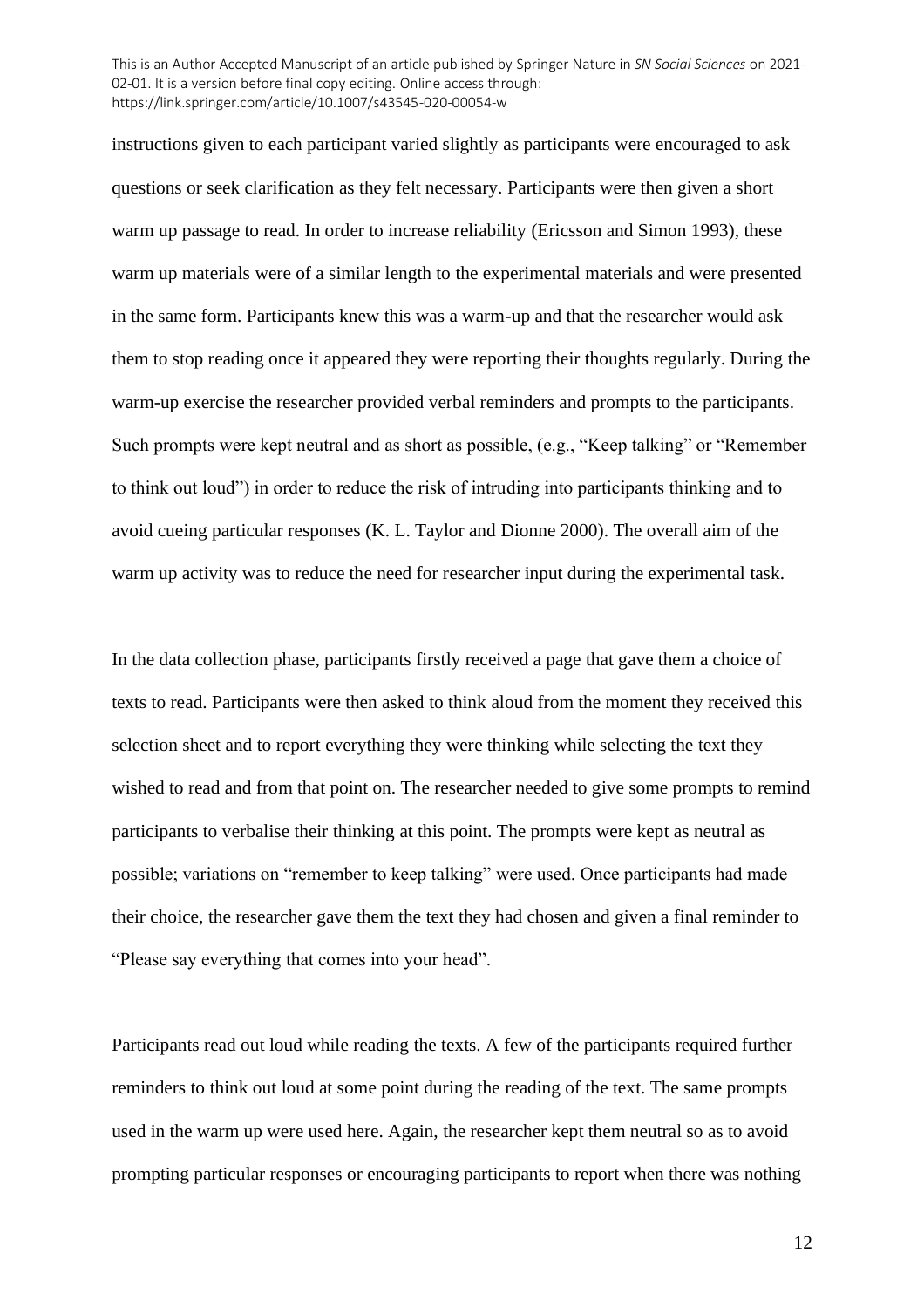to report. Particular circumstances led to the use of the prompts. Participants were given a reminder if they had completed an entire paragraph and had not reported anything (other than reading out loud), where they had paused in their reading but were not reporting any thinking, and where their body language (facial expressions, eye movements etc.) suggested confusion or engagement with the text but nothing was being reported.

At the conclusion, participants were asked to give a brief summary of their understanding of the text, this was primarily to look for consistency between their understanding and the verbalisations given earlier. It also provided an opportunity for the researcher to judge whether the participant's processing of the text had been successful in developing a full understanding of the text. The entire process was recorded using a camera connected to a laptop.

### Collection of Cued Retrospective Reports

Immediately following the collection of the concurrent verbal protocols, the participant and the researcher moved to be in a position where they could both see the video. Instructions were given that made it clear there were three available approaches, the researcher could ask the participant for clarification of something they had reported earlier, the researcher could ask about periods where there appeared to be a lack of reporting (particularly if the participant appeared to be thinking), or the participant could pause the video in order to add to what they had already reported without waiting for the researcher to prompt them. Participants were told that they should say anything that occurred to them as they no one else really knew what they had been doing while they were reading.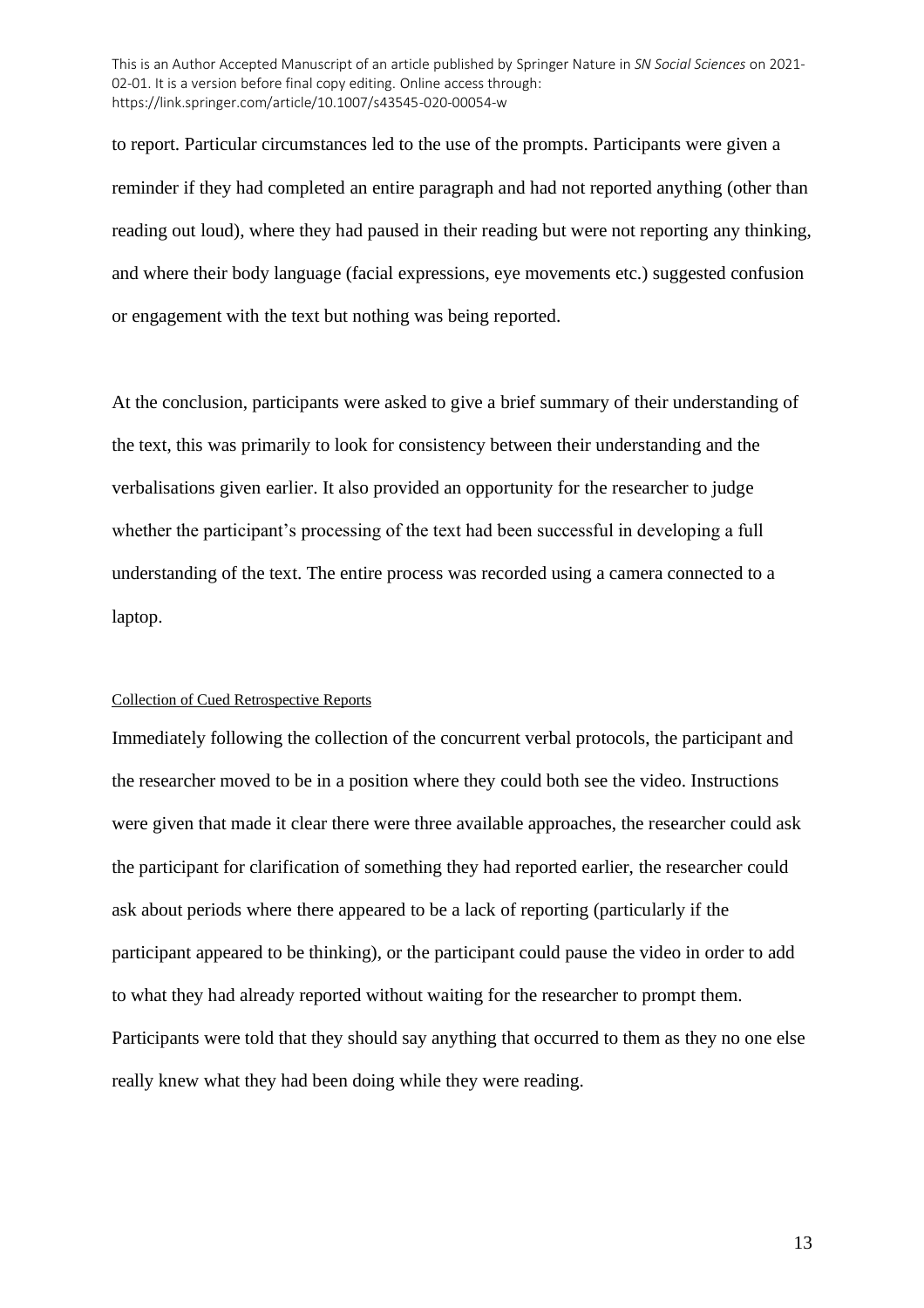Following these instructions, the video of the just completed reading task was replayed. During this part of the process there was a mixture of participant- and researcher-led interactions, some participants quickly began to add significant amounts of information to their accounts, while others were more likely to respond to researcher prompts. During this process, participants were able to refer to the text they had read, and several made use of this to put their thoughts into context. This was particularly true where the researcher asked for clarification on a particular point. Participants would often refer to the text and the sections immediately preceding that they were referring to at the time. Because participants had read aloud it was an easy process to connect their verbal reports to the portion of text they were reading, and subsequently for them to put their reports into context when clarifying.

In accordance with the recommendations of K. L. Taylor and Dionne (2000), any prompts that were used were again kept as general as possible, particularly initially. There was a focus on asking very general "what" questions such as "Can you tell me what you were thinking about there?" and "What did you mean?" (Rather than "Can you tell me how you decided to do that?" or "Did you mean…?"). Prompts and questions sometimes became more specific following these general ones in the context of following a line of reporting initiated by the participant, either spontaneously or as a result of a general probe.

### **Data Analysis**

As discussed earlier, a coding scheme was initially used to code the verbal protocol data from this study. During the process of coding the data it became apparent to the researcher that while the information was useful in terms of specific aspects of reading, much was being lost in the process of coding. One reason for the use of both concurrent and cued retrospective reports was to increase the richness of the data gathered. Breaking the data down into specific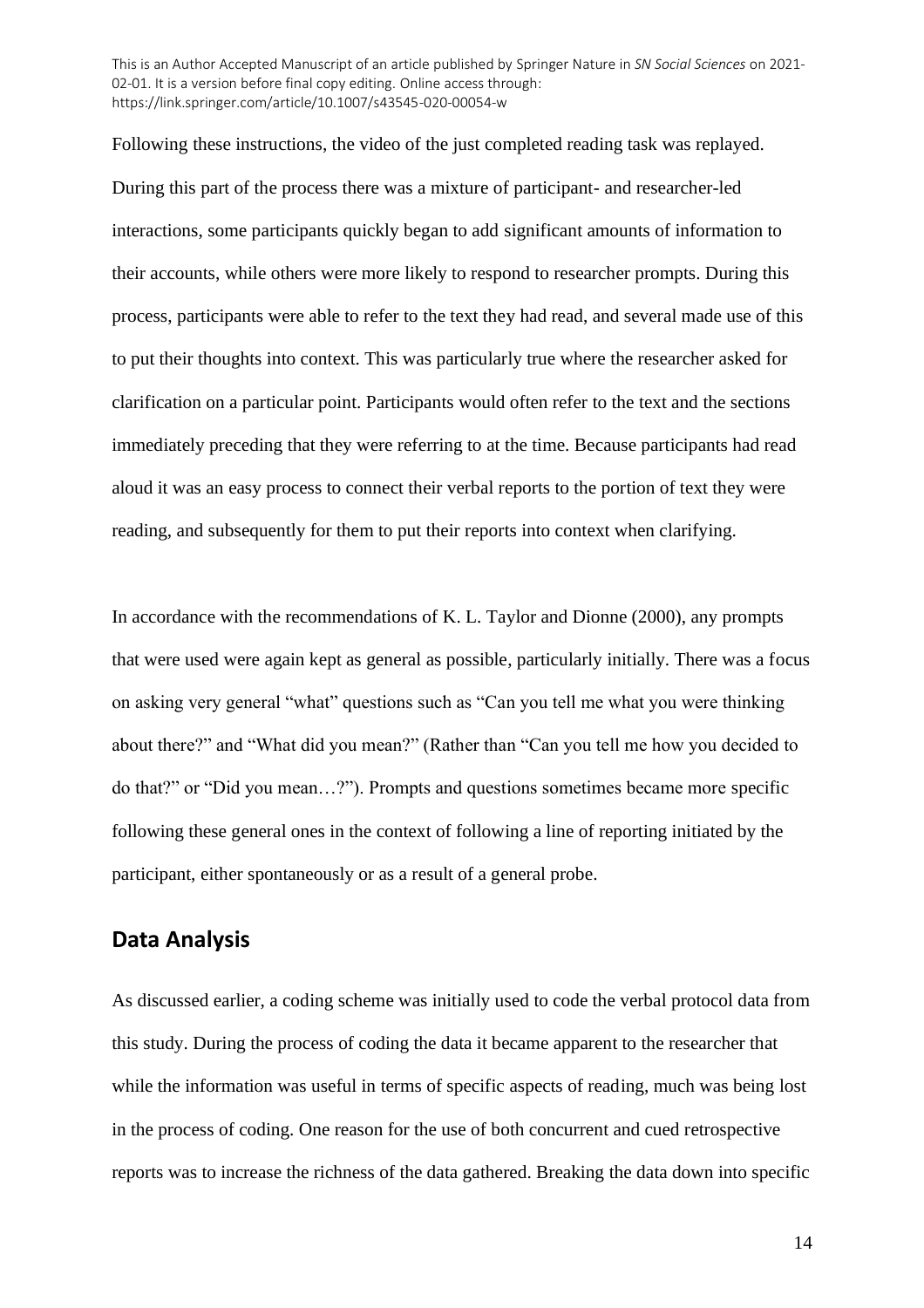codes led to much of the richness becoming hidden. Recording the codes and the process used by readers is useful and interesting, as well as making the quantity of data gathered manageable for analysis. However, each reader had their own way of approaching and managing the task of developing reading comprehension and the coding process hid this. The process of dissembling and reassembling the data using codes (Yin 2011) yields the ability to view patterns across multiple individuals within the analysis, but loses the individual voices of those individuals at the same time. There is a tension between maintaining the richness that is the aim of verbal protocol analysis and reducing the volume of data to manageable chunks (Gu 2014; Evers 2011). In this paper, the aim is to capture the individualistic nature of reading comprehension and to outline some of the reading styles employed by individual readers so coding is not only unnecessary (Gu 2014), but would be counterproductive. The use of narratives has been employed as a way of maintaining the richness of the data and to understand the reading process as it is for the individual readers who were participants in the study.

This is a descriptive study, and therefore the data is used to tell the story of the participants' experience of reading (S. J. Taylor et al. 2015). Narrative descriptions of each participants' text reading were developed by combining the information gathered from both the concurrent and retrospective verbal protocols into a longitudinal description of the reading event. As well as simply including the behaviours, other information from the participants such as feelings of confusion or frustration are also included to give a fuller description of the participants' experience of reading.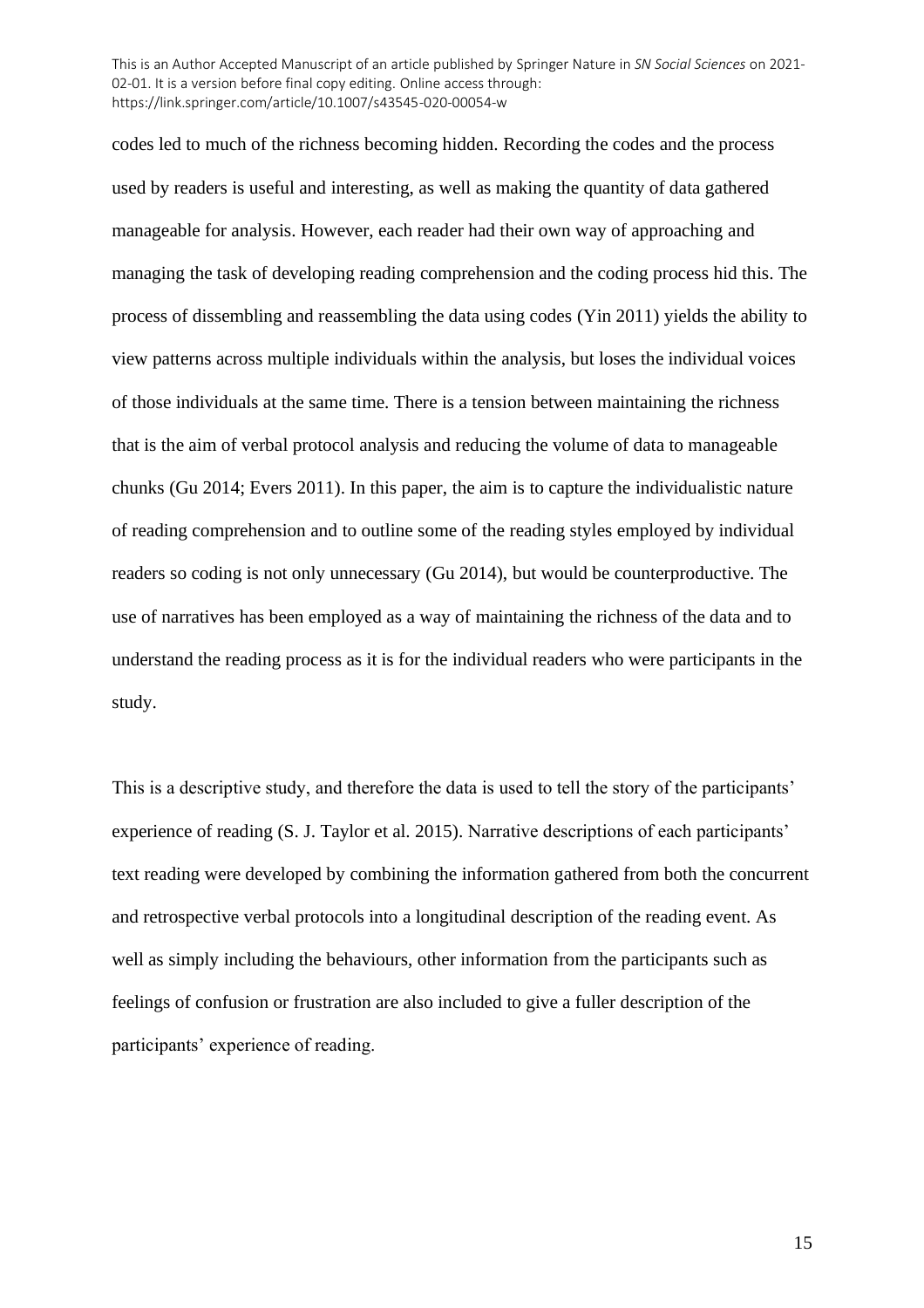# **Results**

All readers in the study set some form of goal when selecting the text to be read, in most cases (and in all cases for the HC group) this was related to interest levels and/or a meaning related goal, which may have been a specific question or a more general inquiry of the text. For the LC group, the majority of goals were related to accuracy of reading rather than comprehension. The form of these goals was reflected in some aspects of reading behaviour, particularly in connection to readers' responses to decoding errors. Those focussed on accuracy attempted to correct every error they made, while those focussed on understanding ignored most errors that did not affect meaning, often without even realising they had made an error, but at other times consciously deciding not to worry about it.

Once they began reading, each participant had a default strategy connected to their definition of the reading task (McKoon and Ratcliff 1992) that they used without further consideration, with some commenting "I just (did) what I always do". In most cases, this approach varied for different text forms. Although there was a predominant method for developing understanding, e.g. visualisation, other strategies such as inference and prediction were used as part of overall process of developing understanding. However, if a text did not fit their expectations then another approach may be used, "If (the text) looks strange I might (think about what to do)."

There were seven different styles identified, four successful and three that were not associated with good comprehension. Each style is defined primarily by two things; the first is the automatic comprehension strategy that is used, and the second is the deliberateness of the actions. The four successful styles came in pairs, each pair was connected by the strategy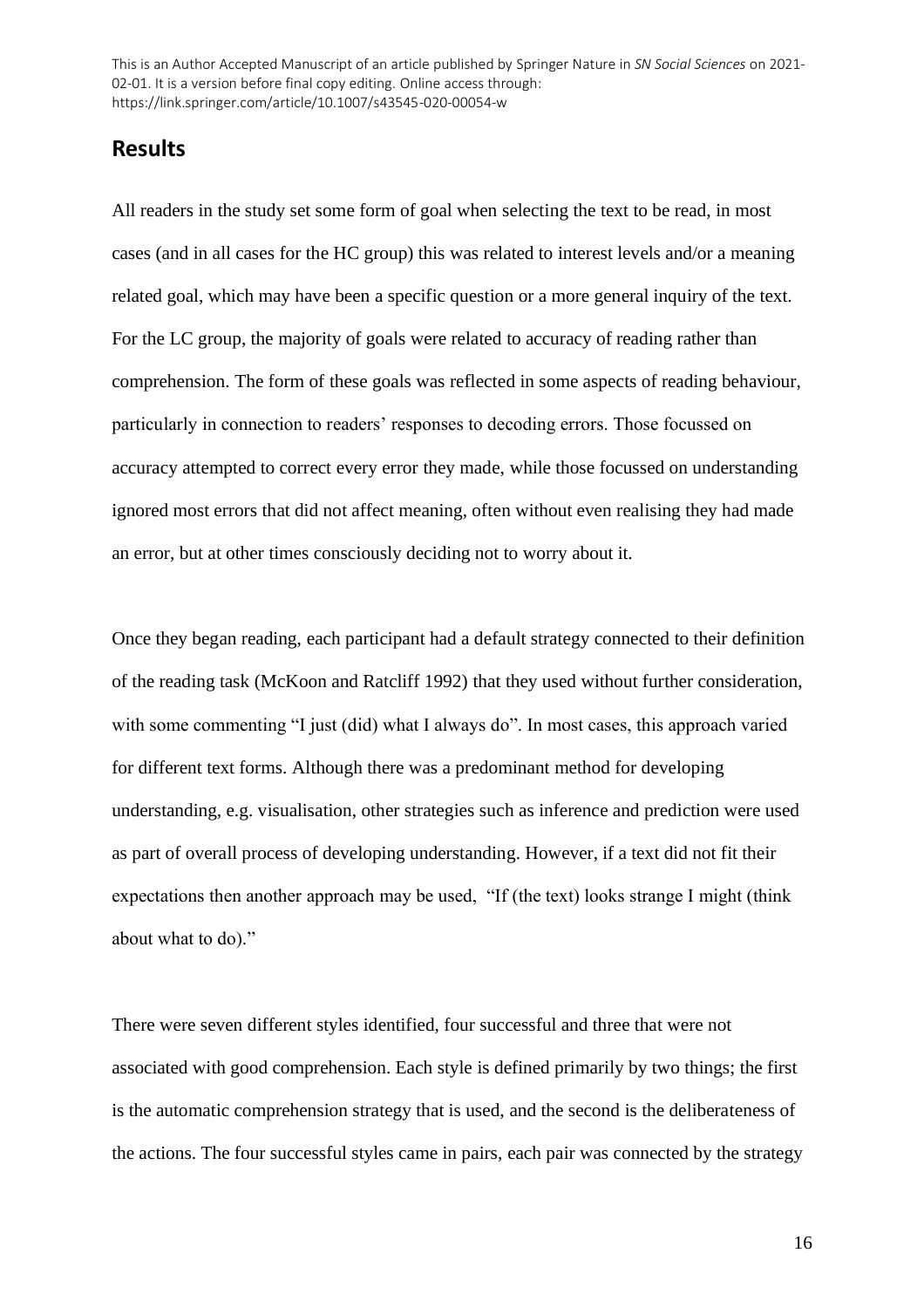being used and the two styles within each pair were distinguished by the nature of the actions involved.

The first pair of successful styles used questioning as the primary comprehension strategy. The first is termed the "Wondering" approach. Readers using this style utilised a questioning strategy and asked themselves a number of questions as they read. The questions asked were not used to prompt a search for related information, rather they reflected the reader wondering what will happen next, or developing or testing of a hypothesis ("I wonder if…"). The questions provide focus for the reading and are used by the reader to monitor their understanding. A second style also makes use of questioning as a strategy. The "Hunter Seeker" asks more specific questions, but the major difference is in the intentionality of the approach to answering them. In contrast to the "Wonderer", the "Hunter Seeker" deliberately sets out to answer their question(s). They read quickly through the text, searching for key words or another signal that indicates when they may be able to answer the question. They are less interested in the text as a whole and more in seeking an answer. This strategy was primarily seen when reading non-fiction texts but was also observed in one case of fiction reading. It is perhaps not surprising that questioning was a relatively common strategy, given its prevalence in schools, but participants in this study were reading as they would for their own pleasure. Simply asking a question and seeking an answer does not reflect what many would think of as reading for pleasure. Wilhelm and Smith (2016) draw on the work of Dewey and identify the intellectual pleasure gained from this sort of reading as providing value to the reader.

The second pair of styles focuses on visualisation strategies. One is termed the "Movie maker" and the other "Movie watcher". While both described watching a movie, different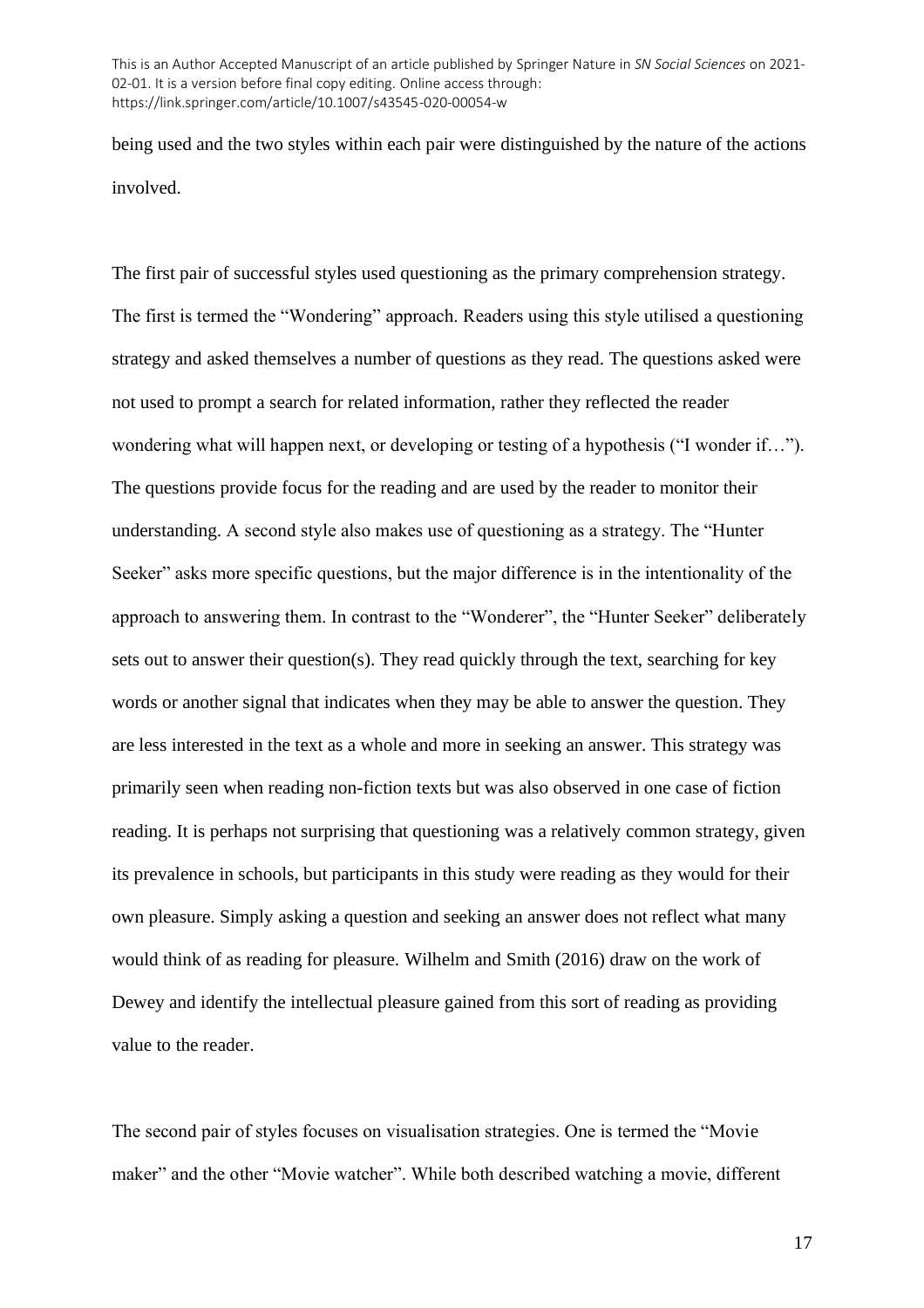participants arrived at this position in different ways. The movie maker could be considered as analogous to a film director. Individuals using this style actively used the information in the text to build their own movie, looking for the information they needed and including predictions as to what the movie was going to look like. At times the movie they were constructing appeared to be predictive and ahead of the text they were reading, this enabled them to monitor their success through checking whether or not the movie in their head matched what they were reading. The Movie watcher style was less proactive. While still involving a movie, the involvement of the reader in this style is more like that of the audience. The reader is watching a movie and waiting to see what will happen next. In this style the movie was built from the text being read and was not predictive of upcoming text. Both of these styles making use of visualisation strategies can be viewed as creating mental simulations of the information contained in the text (Glenberg 2011; Kiefer and Pulvermüller 2011) as a means to developing understanding. The result of reading in this way is what might be referred to in Deweyan terms as immersive play pleasure and the pleasure gained from social interactions with others or the characters themselves (Wilhelm and Smith 2016).

The three styles that resulted in poor comprehension all showed lower levels of involvement from the reader. The first of these styles ("Passive") was observed in a high comprehender as well as low comprehenders. This style can be characterised as bored reading, particularly in the case of the good reader who exhibited this style on one occasion. At first glance it may appear to be good reading as the reading is largely fluent. There is little or no attempt to make sense of the text however, the general impression is of a reader reading without purpose and waiting for the text to end. The other two styles associated with poor reading are different, in that the reader is relatively active, but is no more focussed on understanding. In the first of these, the "Fluent decoder" the reading is again fluent, but the reader is focussed on reading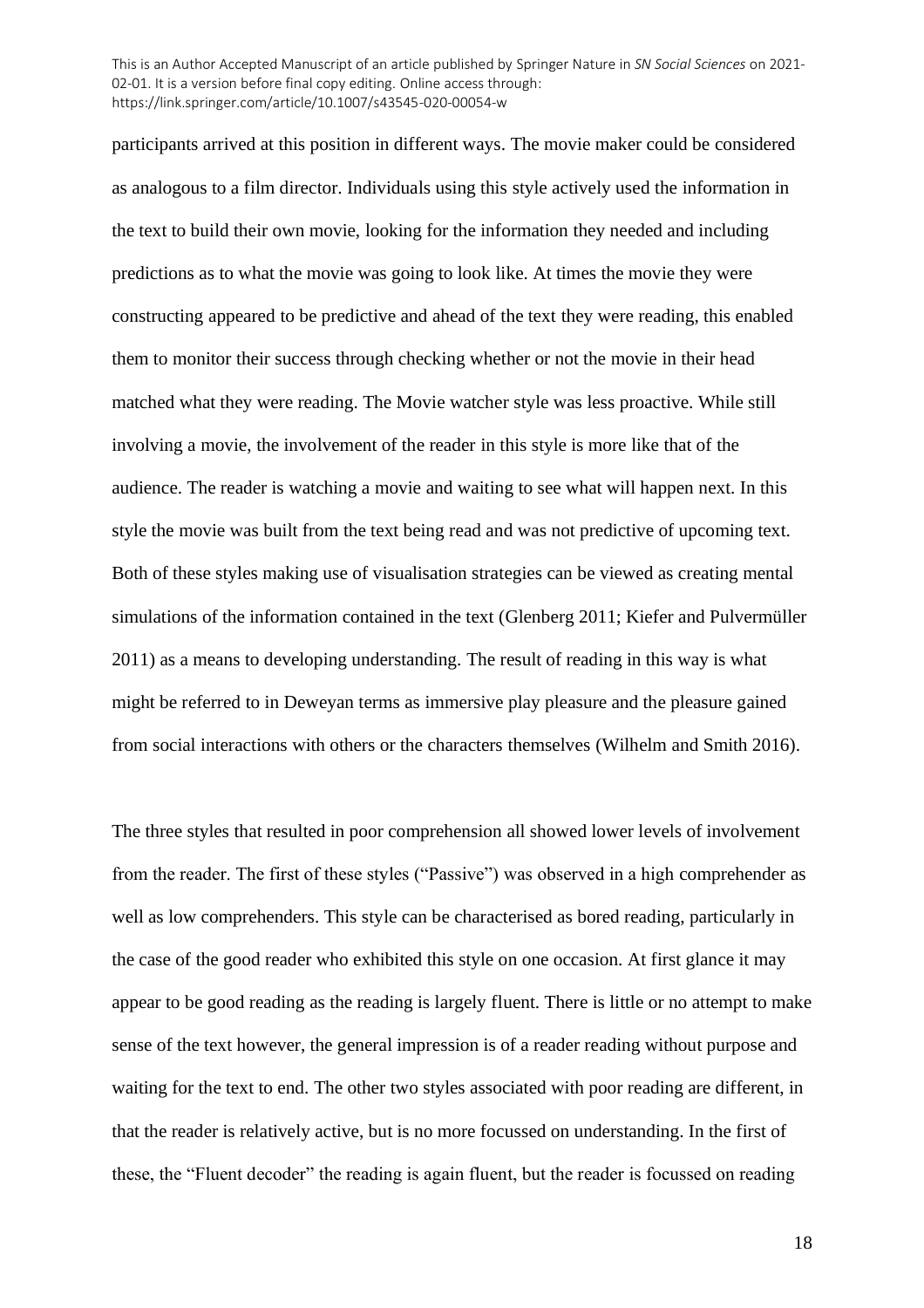accuracy. They stop to correct mistakes that may be ignored by a reader focussed on comprehension, and ignore errors that look correct but would affect meaning. The fluent decoder is focussed on a goal (accuracy) and is sufficiently skilled that they can read fluently, and understand that this is important. The "extreme decoder" is focussed on accuracy to the exclusion of all else. They read word by word, attempting to ensure each is pronounced correctly with no real attempt to understand what they are reading, neither is there a concern with the fluency and phrasing of their reading.

### **Excerpts from Descriptive Narratives**

This section provides some excerpts to illustrate the narrative type descriptions of the reading styles above. The full narratives are an attempt to capture the flow of the reading and to provide an illustration of how individuals approached their reading. The excerpts here are to provide some examples of what that might look like, the space restrictions of an article do not allow for the inclusion of the full narratives which were up to 1500 words in length. The examples presented here are intended to be representative and cannot cover all aspects of every style. They should not be read as being a full description of each reading style. Each participant has been given a pseudonym, and illustrative excerpts have been chosen, therefore the description of a single approach may include excerpts from more than one participant.

## *Questioning-based styles: The "Wondering" approach*

### Pre reading:

…Michelle began by reading the titles and précis of the choices and then attempted to "weigh one against the other" in order to decide which was more appealing. Once she had selected a text based on her level of interest she set an idea goal for her reading that related to "getting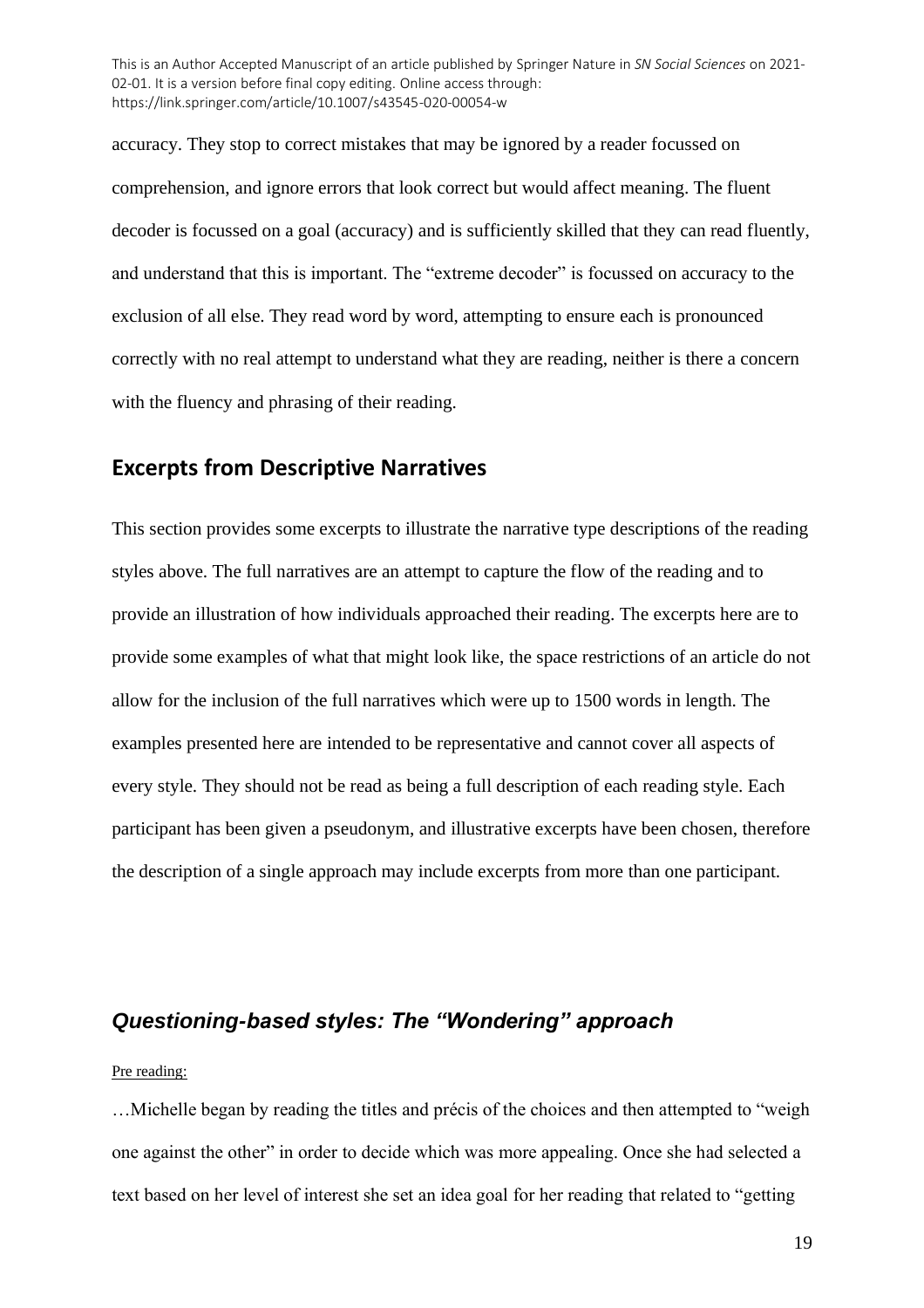to know" the characters in the story… she set a goal for reading that was an 'idea goal' in that it was related to the content or ideas in the text rather than a 'level goal' related to how well she wanted to understand the story. This did not take the form of a specific question to be answered but was more general in nature "I wonder what's going to happen?"

…Sarah considered the possible choices of text separately. She read the title and précis of the story and quickly considered what each one might be about. She indicated in the review that she wasn't sure what the stories were about, but that she chose the one she did because it attracted her interest more than the others; she wanted to "know more about it".

#### Reading

…As she began to read the story, Michelle almost immediately began to ask herself questions about the text she was reading. Some of these questions were essentially repeats of her initial wondering about the story and what was coming, others were more specific and related to particular incidents in the text "Why would you need a screwdriver?" while still others, also related to specific events, appeared to be used as a strategy to focus Michelle's attention on a perceived lack of understanding. Michelle indicated in the review that she doesn't generally attempt to answer these questions at the time but waits to see, "I look for answers as I'm reading". These questions came frequently throughout her and appear to the observer to be quite intrusive. For Michelle however, they were anything but, helping her to focus and to move through the text in a purposeful fashion.

…As the story drew to its conclusion, Michelle began to find the answers to her wonderings "Oh, it's a lizard, that's what he should have told her." She appeared more relaxed and was smiling as she read the last few paragraphs. As she finished, she disengaged from the text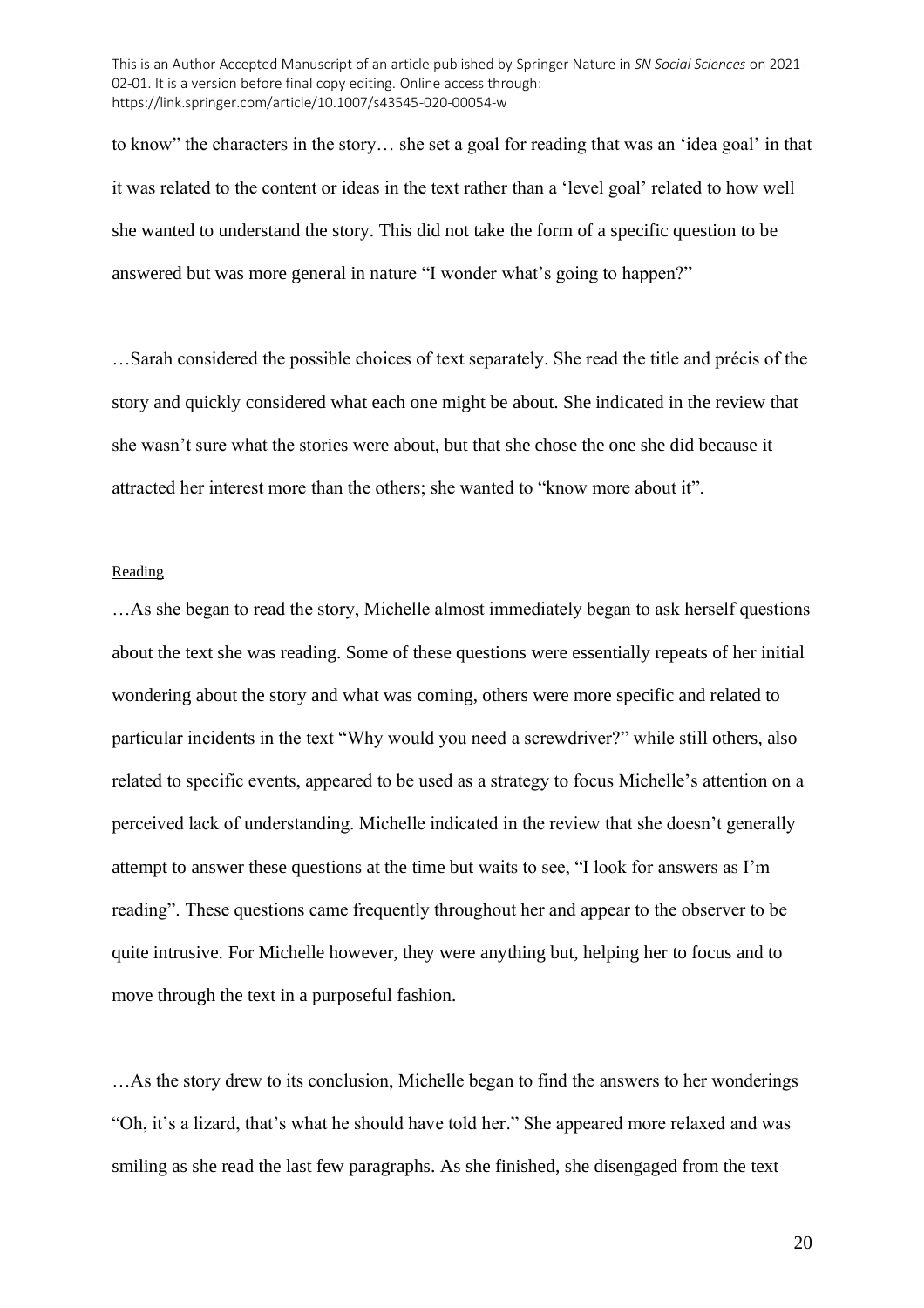using her default strategy ("I wonder what it is?") considering what the story's protagonist might be planning.

#### Disengaging

…Michelle then spent some time disengaging from the story. She indicated in review that she was considering earlier parts of the text and "putting some of it together better" and that she was now able to understand much of the text better once she knew the ending.

# *Questioning-based styles: The "Hunter seeker"*

Pre reading:

…Fiona quickly read the titles and précis for the three texts... Having selected the most interesting text, she was aware that she wanted to understand the text well as it had aroused her interest. She also set an idea goal relating to getting to know the characters and their relationships.

### Reading:

…Once she started to read Andie read fluently for 18 seconds before asking a question about two characters ("Are they friends?") before deciding that they were and continuing.

…Andie indicated that she only really paid attention to parts of the text that related to her goal "otherwise it doesn't really matter." After 61 seconds a new character entered the story and this prompted Andie to ask, "How does she fit in?". This question was followed by a period of less fluent reading lasting six seconds while she attempted to answer her question. The next use of her questioning strategy immediately followed this period of less fluent reading and was a more specific question "So are they friends?" Andie said in review that she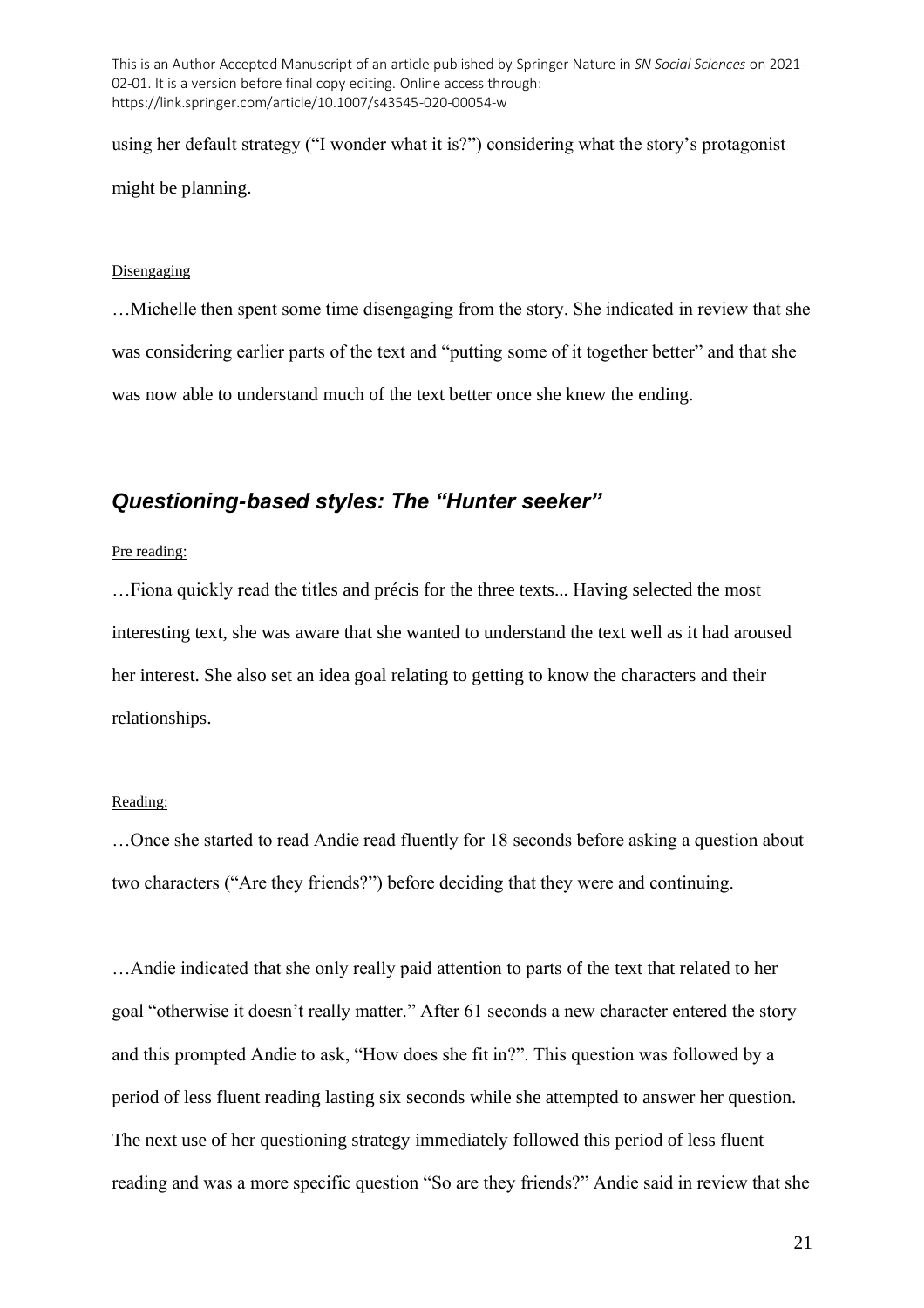had "pretty much decided they were" but was "sort of checking by asking myself to look again."

… Andie indicated in the review that she felt she had answered it successfully but that she was also aware that the end of the story was getting closer and that she needed to make sure she had everything "sorted out" before it finished.

#### Disengaging:

…Andie completed the text. She indicated in the review that she felt she had read the text successfully in that she had a good feel for the characters and their relationships. She also spent a few seconds considering the possibilities stemming from a cliff-hanger ending before completely disengaging from the text.

## *Visualisation-based styles: The "Movie-maker"*

### Pre reading:

…Stevie began by selecting the text to read based on her interest levels. She then defined the task at hand. She did this in two ways, firstly she defined the task as interesting and secondly she defined it by text type, in this case a narrative. Immediately prior to beginning reading she set an idea goal. This was not a specific goal but was general "I want to find out what it's about".

…Rose began by selecting the text to be read based on interest, commenting "I want to know more about that one, it sounds funny 'cause it says 'locked in the loo'." In review Rose indicates that she is already thinking about what that might look like and beginning to form a picture in her head.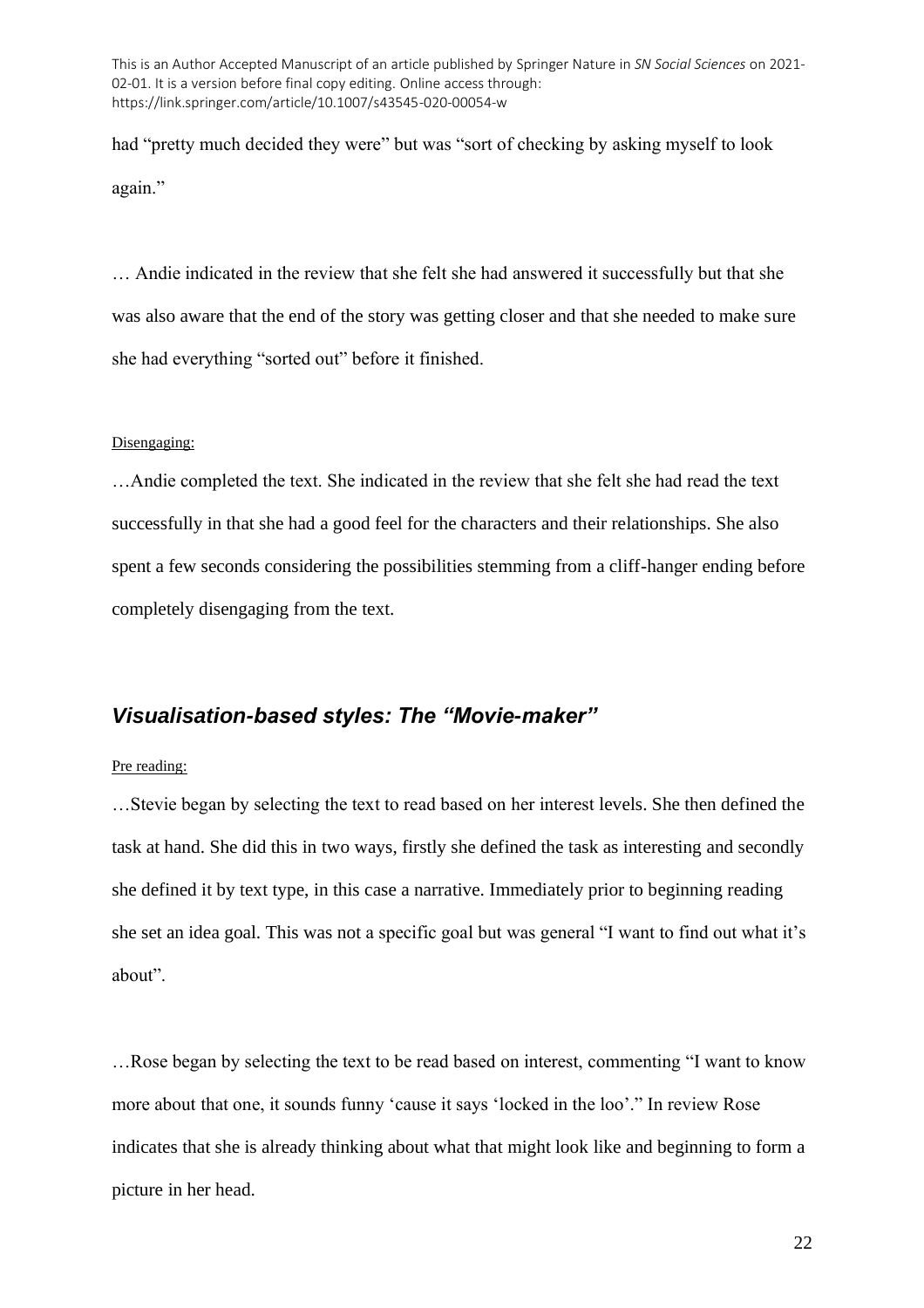#### Reading:

…During reading she laughs in response to the text before continuing reading. In the review Rose said, "When the toilet paper drops it's like you're there watching the thing." Later in the text there are other indications that when her reading is successful Rose places herself in the position of the main character. Rose's next comment is "That's like my Nana and Granddad's one", and indicated in the review that this was again as if she was there looking at it.

… carrying this out was a very deliberate activity; each piece of new information was carefully assimilated into the movie and assessed for whether it fitted with the information already contained in the movie. There was also an almost constant stream of comments or responses to the movie (e.g. "Sounds scary", "Oh my god!"). During her reading there were a number of decoding errors, some were ignored or not even noticed if they are not relevant to the movie, while others were corrected if they impacted on her ability to make the movie clearer.

…After about one and a half minutes of this, Stevie identified a discrepancy in her level of understanding, … she was unable to assimilate a new piece of information into her movie. As a result of this discrepancy, Stevie evaluated the success of her default strategy negatively and disengaged from the text … In this instance she decided to use a different strategy (questioning) to enable her to resolve the issue with her movie. After its use she decided that this strategy had been sufficiently successful for her to continue reading with her original default strategy. Interestingly, she did not find an answer to her question, Stevie indicated that what the question did do was enable her to define the part of the movie that was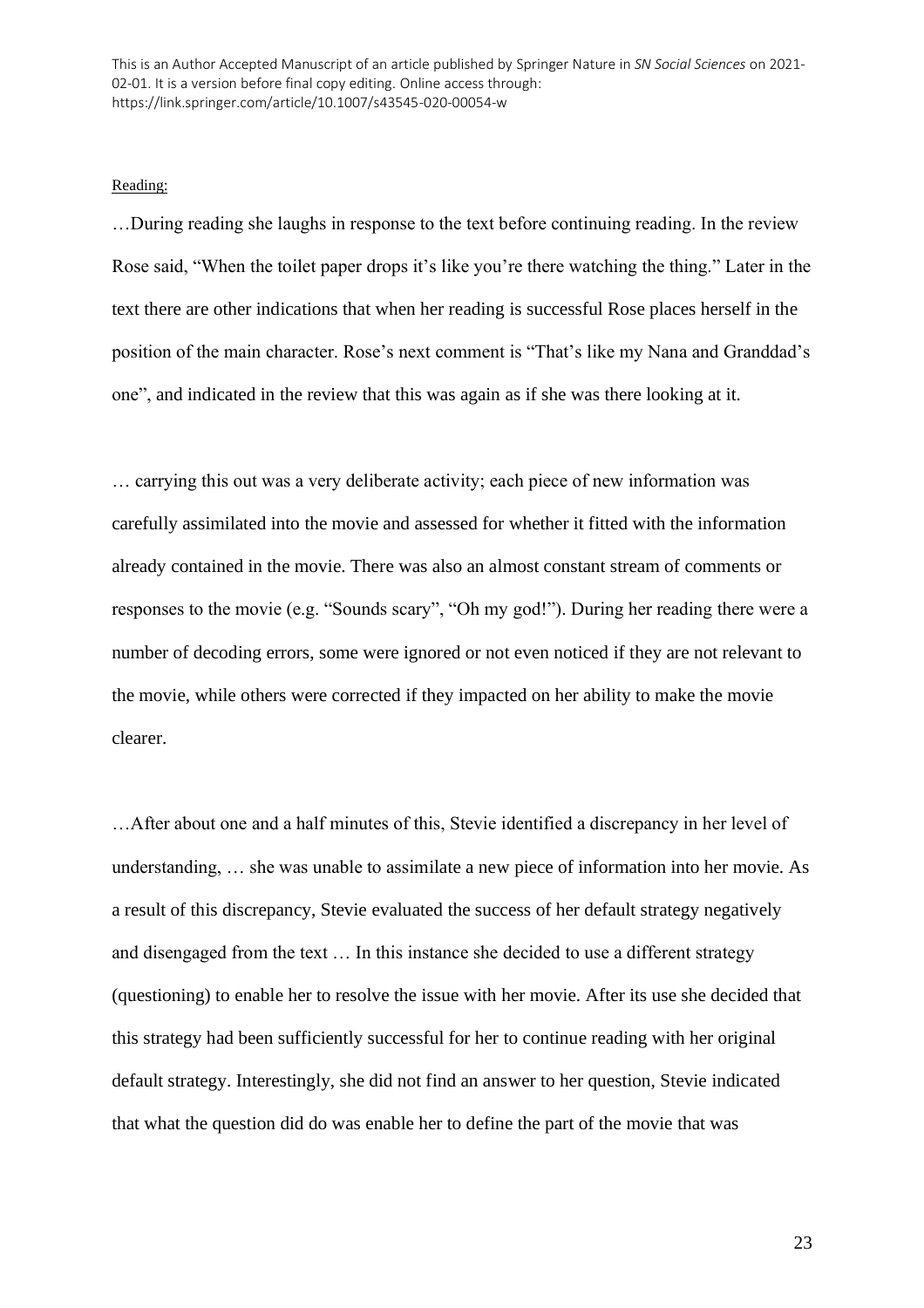incomplete so that she could carry on with "a blurry bit" to be filled in later if needed or possible.

#### Disengaging:

…As she finished reading with a clear movie in her head, the goal was achieved. Stevie then reviewed her movie; she indicated that during this time the abbreviated movie included those sections during which she was using an alternative strategy while reading the text. Stevie completed her disengagement from the story by relating this story to one she had previously read "That was a bit like…"

…On completion of the text, Rose reflects on the fact that she "quite liked that story" and thought back through the story and remembering some of the movie scenes in some detail and referring to those reminded her of events and places in her own experience.

# *Visualisation-based styles: The "Movie watcher"*

Pre reading:

…Sally identified the one that she found most interesting and selected that for reading. Sally set herself an idea goal that took a reasonably general form "I wonder what sort of trouble the magpie will get in to?" As part of her preparation for reading she makes a prediction as to what the answer to this question might be, and plans to use questions to check and see if she's right. She also has a level goal in mind, although this is not connected to an explicit idea but is qualitative, "I want to understand it well because it seems interesting."

…As she begins reading Sally begins to visualise the story. She does this automatically and without a deliberate decision to do so. Sally indicates in review that the movie she develops is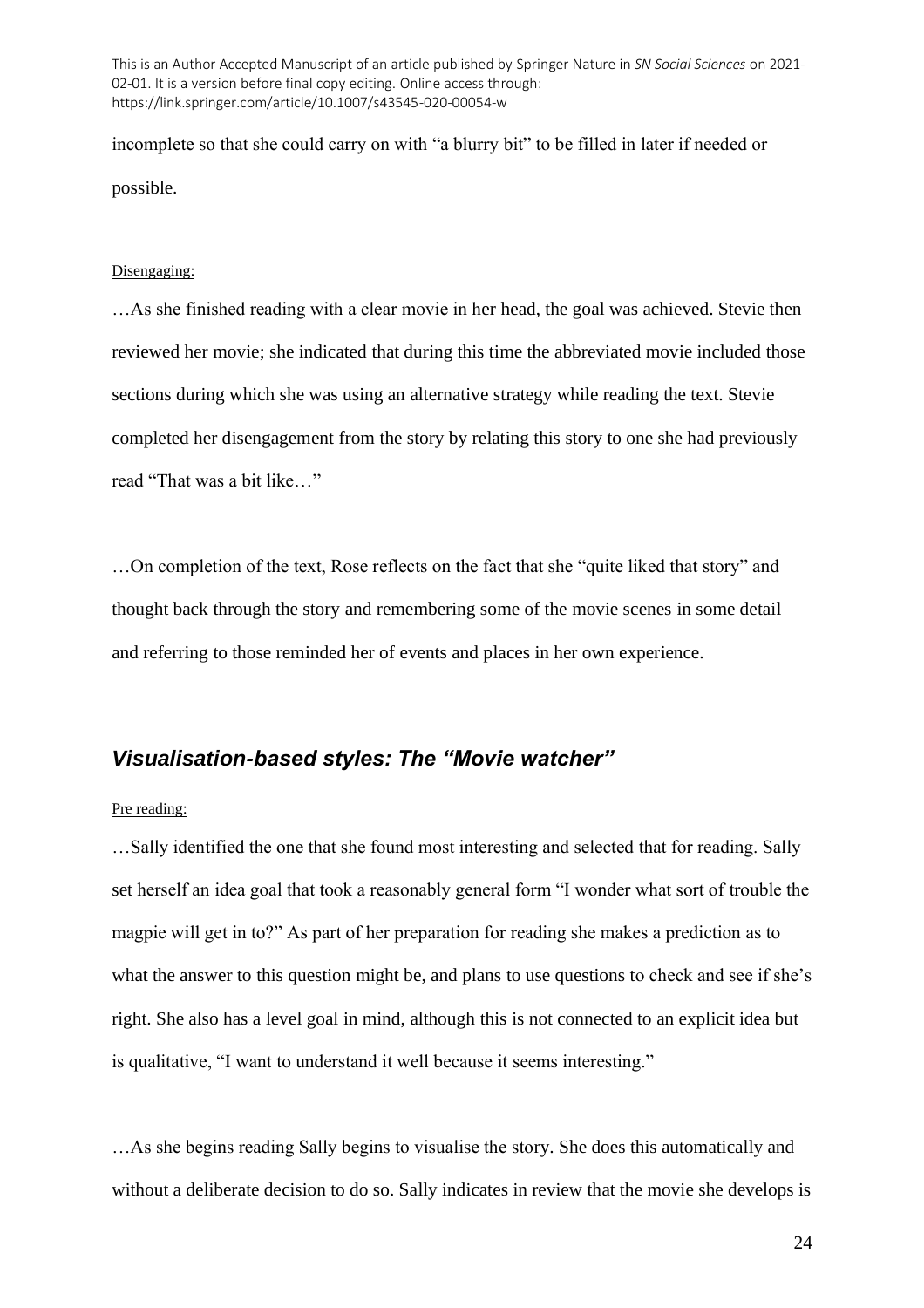not consistently clear, there are parts that are more in focus than others. As she reads Sally asks herself questions. These questions are not used to look for answers but are the mechanism used to focus her attention on relevant parts of her movie. In this way the questions she asks are more like the comments that other participants who used visualisation strategies made. They are not questions that require an answer but merely serve to draw her attention to aspects of the story. Sally also makes comments (e.g. "Eew!") and indicates in the review that she does not see them as different; rather the questions are more like comments.

…after 31 seconds of reading she pulls a face at something in the text without pausing in her reading. After a further four seconds there is a brief pause, in the review Sally indicated she "just needed some time to build up" her picture at that point. This was followed by another 31 second period of fluent reading that included a number of brief indications of monitoring such as laughs or face-pulling. Sally then encountered another difficulty when she couldn't reconcile a particular phrase from the text with her visualisation. Here again she chose to pause her reading and decided to make a prediction of what was coming in the text and match her picture to that so she could check whether she was right. After two seconds of reading she decided that she appeared to be correct and made another prediction before continuing reading.

…At the conclusion of the story however, Julia had to pause in her reading owing to an unexpected ending, saying "That's funny, because I thought…" She indicated in the review that she needed to "rearrange" her movie scene to cope with the unexpected nature of the conclusion. This process took about five seconds. Once she had the difficulty resolved Sally read for a further 15 seconds to finish the text.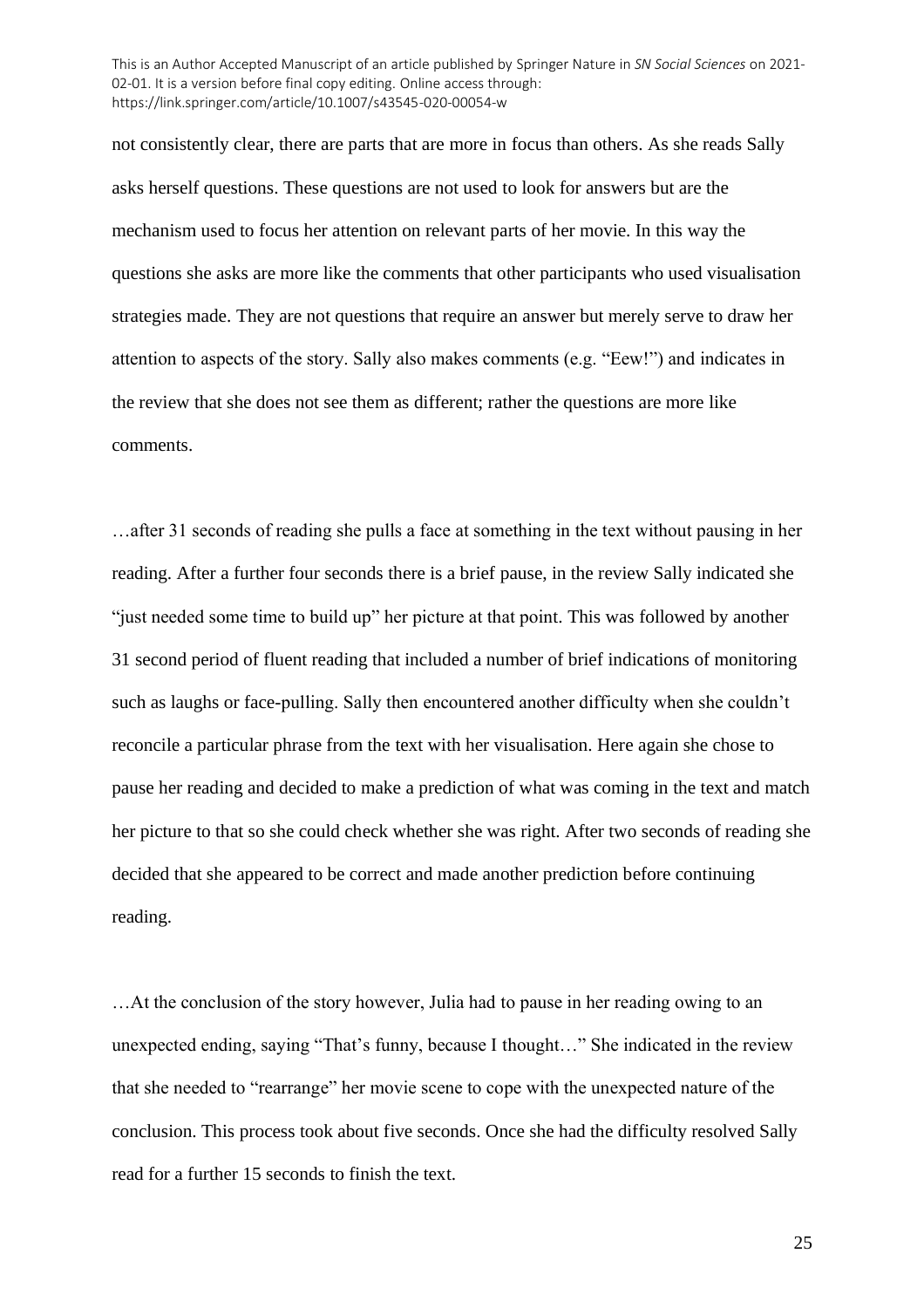#### Disengagement:

…Once completed Sally looked away from the text for a second and appeared to be finished with it. She then looked back to the text however, smiled and considered her final picture before predicting what the scene would look like and picturing that. Following this final visualisation, Sally disengaged from the text.

# *Accuracy-based styles: "Passive"*

### Pre reading:

…Victoria began by reading the précis for all texts. She indicated in the review that having done this and found that none of the available texts caught her interest she had already defined the task as being of little interest and therefore one to be completed as quickly as possible. She chose apparently based on interest saying, "That one seems more interesting." However, she indicated in the review later that it was actually a case of choosing the least uninteresting, and that a more accurate interpretation was that the one she had selected appeared less boring. Victoria stated that under other circumstances she would have been unlikely to read any of the texts available.

…Having defined the task and selected a text Victoria set a goal for her reading based on her intended level of understanding. This goal might be referred to as an 'anti-goal' in that she was clear that she didn't care whether she understood the text or not. This meant that there was no motivation for her to do any real work towards developing her understanding of the text. Aware of her lack of interest and motivation, Victoria began to read.

### Reading: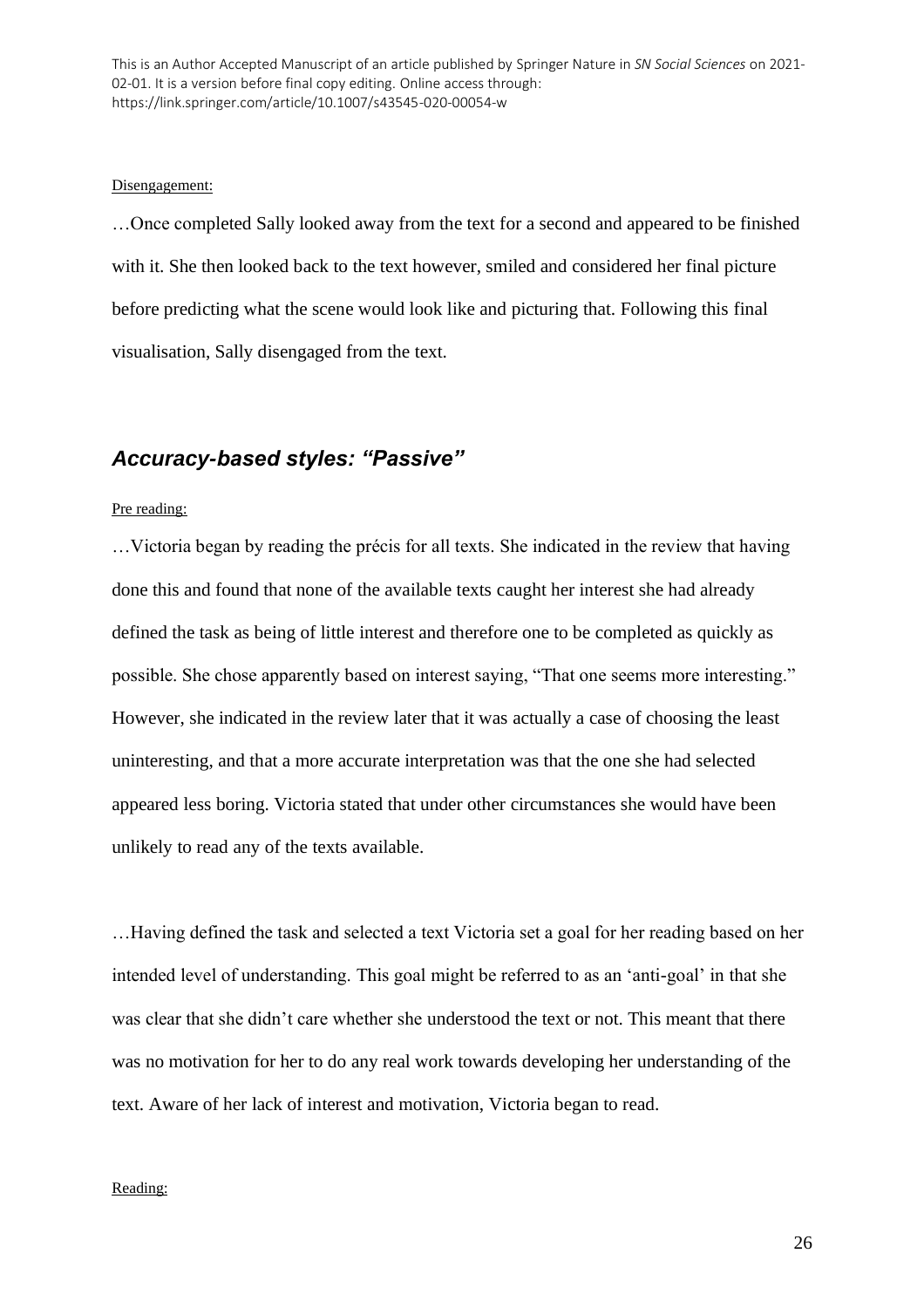…The first 26 seconds of her reading were not particularly fluent, she appeared obviously bored and uninterested in the text. Victoria then continued reading fluently without interruption for a further one minute and 20 seconds. During this time there were two periods of less fluent reading (one and two seconds respectively) when Victoria encountered an unfamiliar word. After a total of one minute and 46 seconds Victoria ceased reading and looked around. In her retrospective report, she indicated that she had not been thinking about the text at all during this four second break and was effectively looking for something more interesting. She also said that she would normally have discarded the text at this point (if she had started it at all) and considered doing so here.

### Disengagement:

…When finished, she sat up, put the text down and said "Done!" This was the full extent of her disengagement from the text. Victoria indicated she felt she had completed her task successfully as she had done what she wanted. She knew that she didn't really know what the text was about.

### *Accuracy-based styles: The "Fluent decoder"*

### Pre reading:

…James began by selecting a text based on interest ("Because I like drawing"). Although he did not report this at the time, James said in his retrospective report he wanted to see what sort of drawing the character might do. Once James had the text he made note of the length of the text and pulled a face. In review James indicated that he thought it looked "a bit long" (the text was approximately one and a half pages) and therefore might be hard.

### Reading: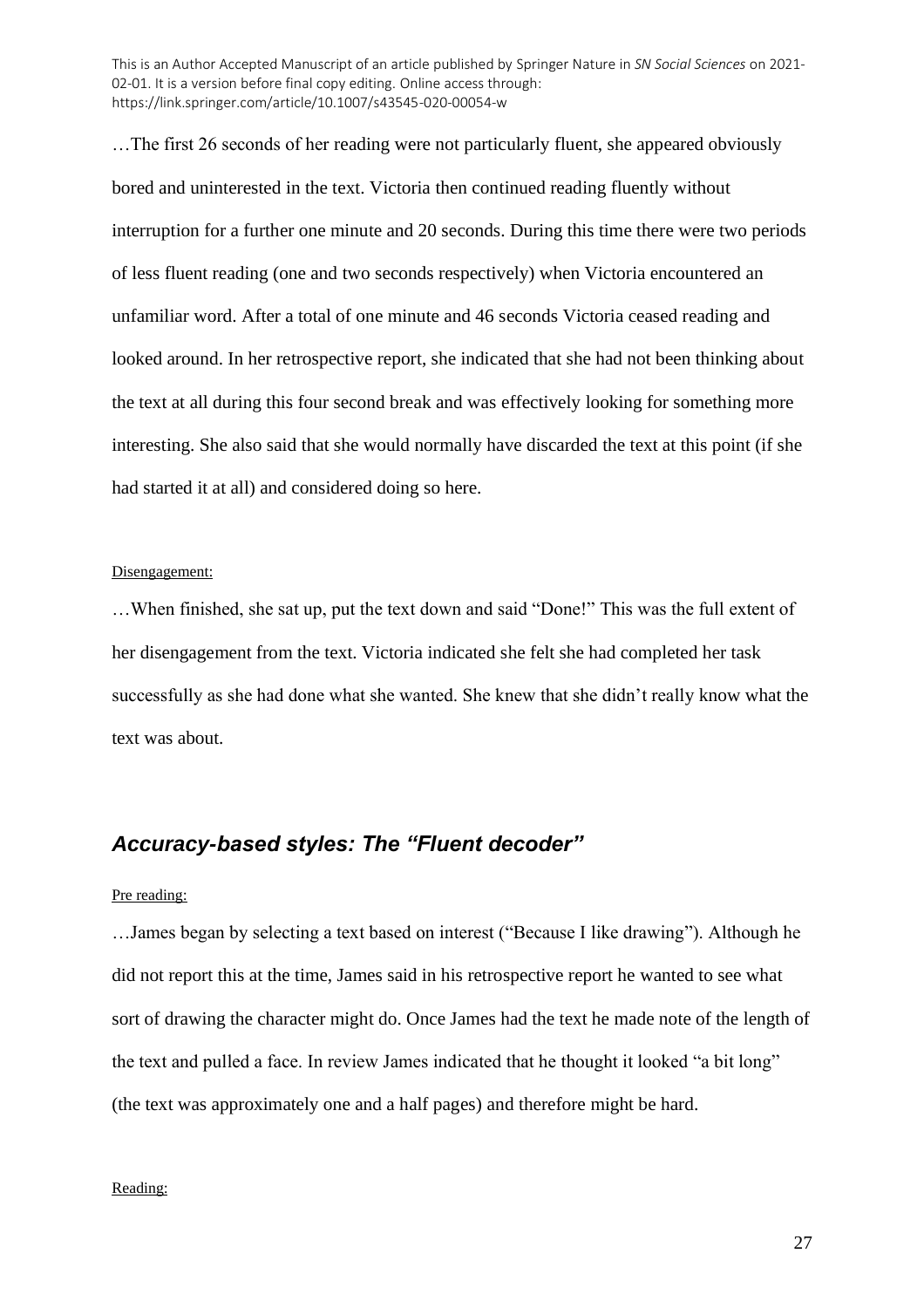…a sustained period of fluent reading (two minutes and 21 seconds) with only a few pauses to decode difficult words. James' phrasing and reading of punctuation is good. His fluent reading sounds like that of a good reader, except it is not broken by comprehension-related processing. In fact, because of the lack of processing, James' reading sounds better than most of the cases in the HC group. After this period of fluent reading, James encountered two names in the text. He spent 22 seconds attempting to decode these two words, before carrying on once he was satisfied.

#### Disengagement:

…James does not actively disengage from the text, but simply puts it down and waits. When asked, James has forgotten that he was interested in finding out about the drawing…

### *Accuracy-based styles: The "Extreme decoder"*

### Pre reading:

…Sophie selected a text, saying she hoped that it would be easier to read.

#### Reading:

…She began reading the text in a staccato fashion that paid little or no attention to punctuation and phrasing within the text. There were a number of brief interruptions where she said "Oh, that's not right, go back" or similar. These comments were related to the accuracy of her decoding and all occurred immediately following an error. After each of these interruptions, Sophie re-read the word in question and attempted to correct her error. She only reread the individual word, never a longer phrase, and was sometimes satisfied with a 'correction' that appeared visually accurate but was still erroneous.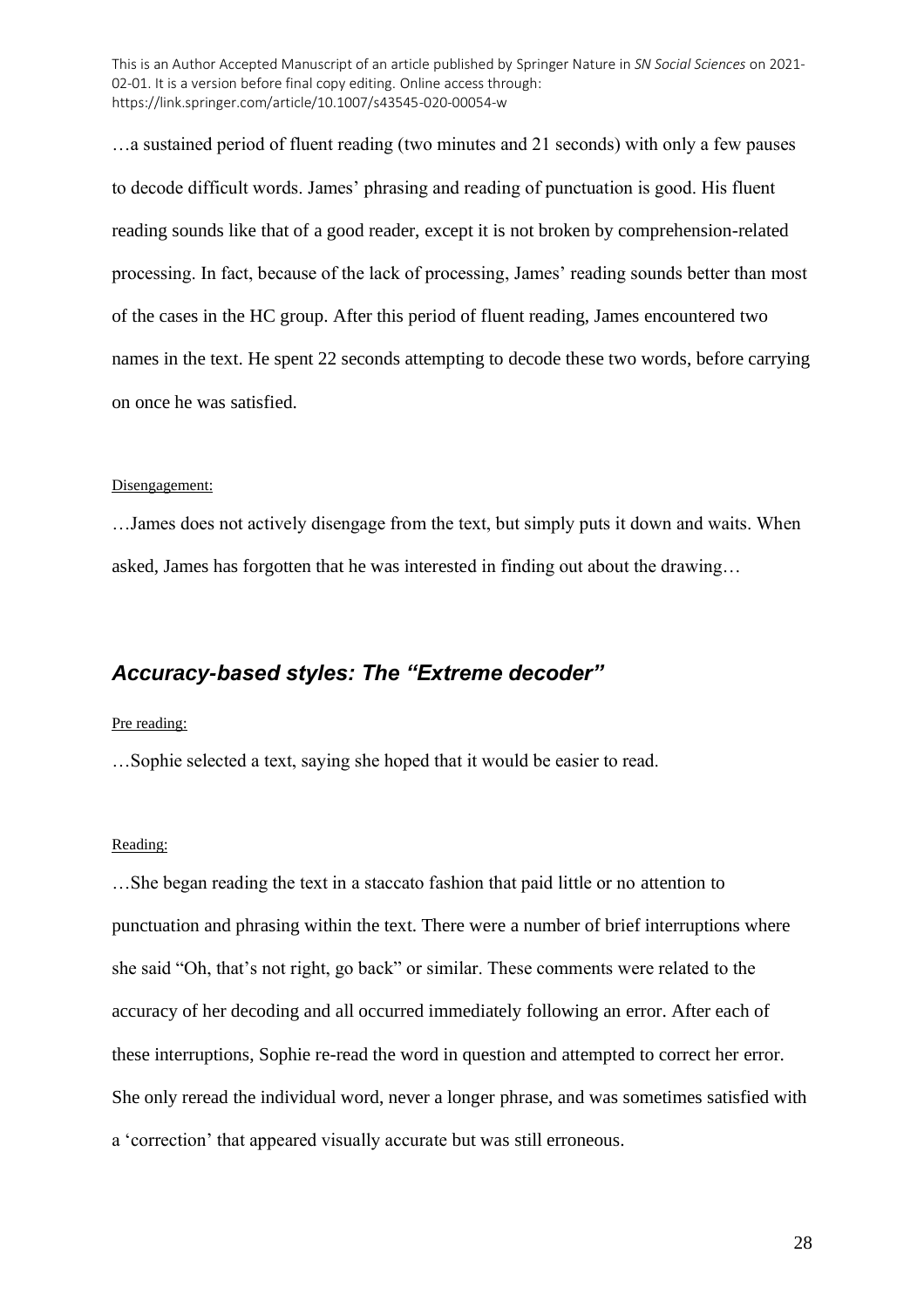#### Disengagement:

…although she felt she had read well, Sophie was unable to give even a brief idea of what the text had been about. She indicated that this was not unusual and that when she is reading she is focussed on individual words and getting them correct. If she needs to (i.e., if asked by a teacher or required to by a test) she will go back and look for information after she has finished, but she does not consider meaning while reading.

## **Discussion**

Studies of reading strategy use that have emphasised individual strategies have greatly increased our understanding of good readers. However, they may have led to a perception that the use of these strategies is somewhat separated from the reading itself and that readers make use of comprehension strategies in order to "fix" a problem with their understanding. Many of these studies have also (at least) implied that individual readers make use of a range of strategies. This article addresses that implication. The results of this study suggest that individuals do not make use of a range of strategies in a single text, but rather use a limited number of strategies (usually 1 or 2) that they know to be effective in a particular context.

The narratives displaying good reading and the comments of some of the participants discussed earlier make it clear that good readers have particular, and individual, ways of making sense of what they are reading. For some participants, particularly those making use of visualisation strategies, this is an immersive experience. Some reported not even really being aware of reading. The experience for these readers was one of seeing and hearing the text rather than of reading words and constructing meaning. In addition to this different view of strategy use, it is clear that good readers do not generally select from a range of strategies as needed during reading. They identify the strategy they will use even before they begin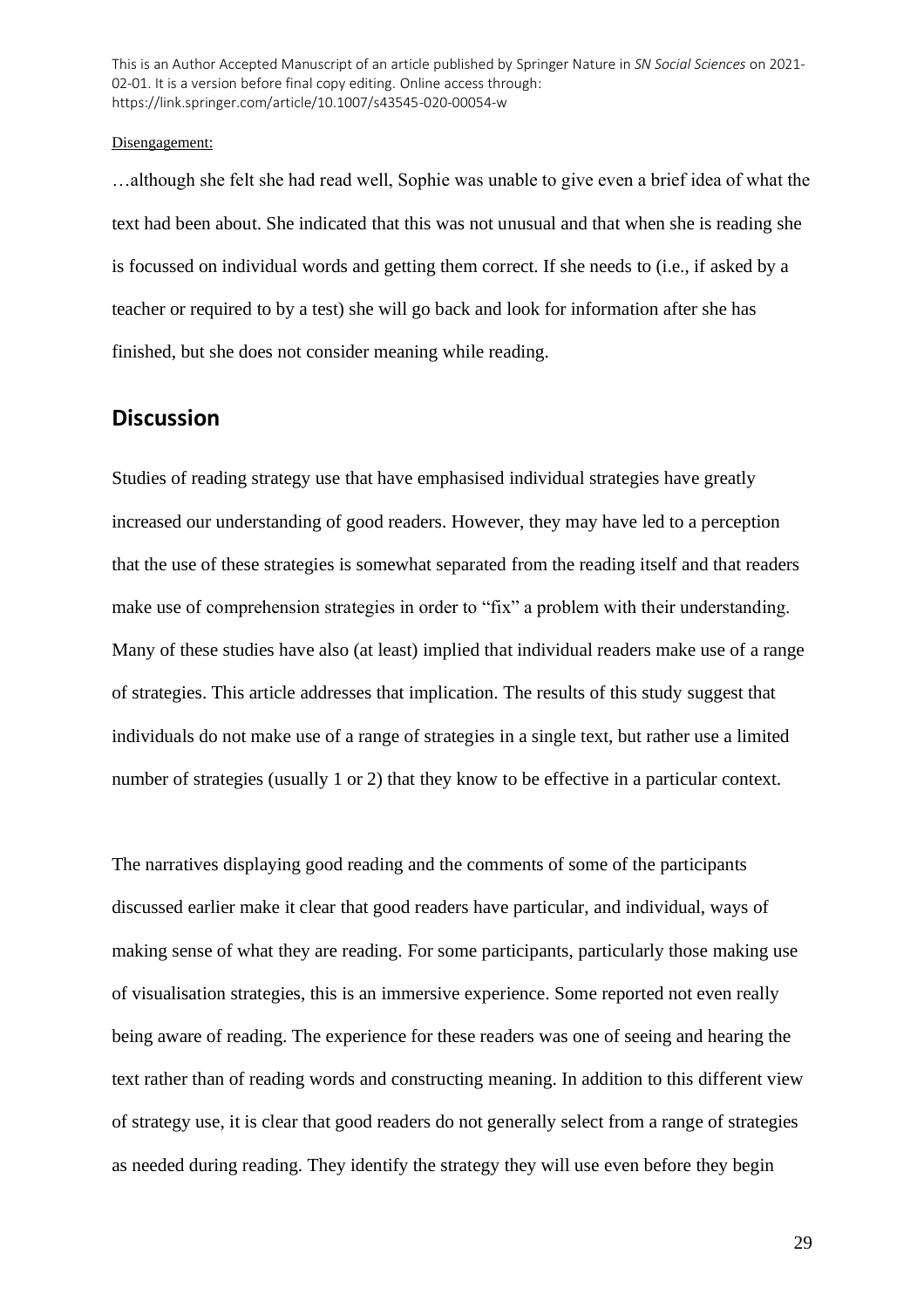reading and the selection process itself may not have been conscious. As reflected in some of the comments reported above (e.g. "I don't usually think about it much, I just do what I always do."). This is particularly true where the task is familiar to the reader and is therefore accompanied by a default strategy (e.g. McKoon and Ratcliff 1992). Only where there was a reading difficulty to overcome did strategy selection become conscious during reading itself. During the reading of a text, readers only use a small number of strategies appropriate to the text and their goals. Individual readers have their own preferences and strategies they rely on. The participants in this study used a range of comprehension strategies in the course of their reading, but individuals used a single strategy and sometimes a second if they had to.

There is discussion in the literature on reading for pleasure that covers similar ground to the idea of reading being an immersive experience. Parry and Taylor (2018) use the example of the character Meggie in Inkspell (Funke 2005) to illustrate the fact that meaning resides not with the author alone, but in the reader's experience of a text. The immersive nature of reading illustrated in the narratives presented here connects directly to the engagement and motivation of readers (Parry and Taylor 2018). Many countries are experiencing decreases in rates of reading for pleasure (Garces-Bacsal et al. 2018; McNaughton 2020) and connections have been made to the increasingly utilitarian expectations of reading in schools as a result of standards-based assessment measures. If good reading is the immersive experience it seems to be then teachers need to know how to assist the development of that kind of reading, and not simply encourage strategy use for the purpose of achieving a set purpose.

The development of the narratives of individual reading styles provides a useful tool for understanding the experience of readers with different styles as well as the process they use for developing their understanding and the way they control the skills and strategies at their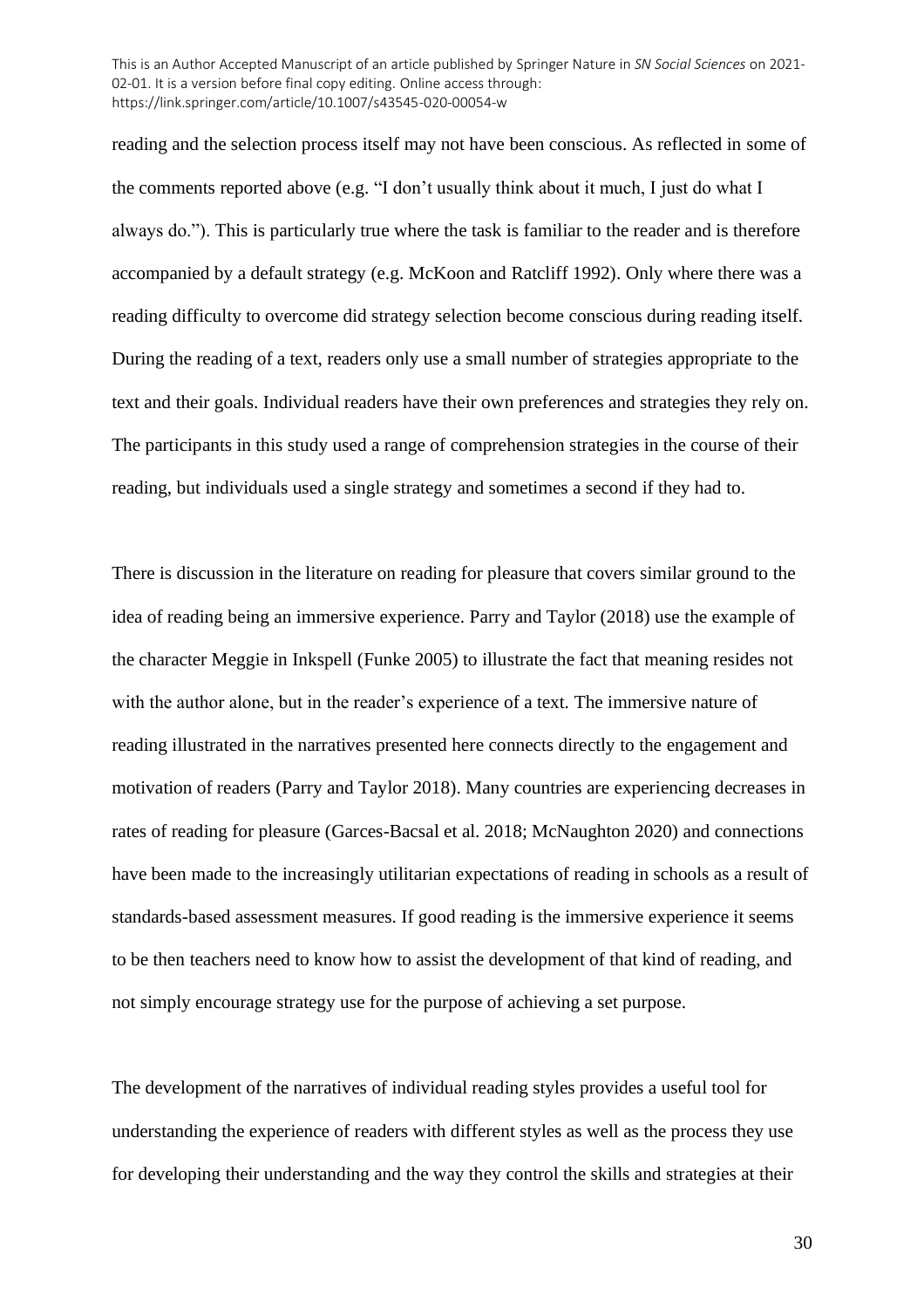disposal. The real benefit of the narratives as a tool is likely connected to teaching and learning. There are two major issues relating to the effective teaching and learning of reading comprehension. We know that although students receive tuition in the use of reading comprehension strategies many do not develop the ability to use them independently (McNaughton 2007). We also know that good modelling by teachers is one of the most effective ways to develop metacognition in students (Louden et al. 2005) and that effective modelling is difficult to develop in teachers (Kennedy 2014). The major potential impact of the development of the narratives of individual reading styles is in the ability for them to be used as a practical tool to assist students to understand the reading process, and for teachers to be able to both understand the process as it is actually experienced by readers and to develop their ability to model it for students.

It is unlikely that students will receive good modelling from their teachers if those teachers are either not used to thinking about the underlying processes involved in controlling the development of reading comprehension, or are unfamiliar with the processes used by good readers in a range of different styles of effective reading. There is a risk that teachers (who are presumably good readers themselves) will not see their style is as one way to read successfully, but as *the* way. A misunderstanding of this sort would lead to teachers model only one style, that may or may not be appropriate for the students they are working with. The identification of the individual reading styles in the current study and their illustrations using the narratives provide an opportunity to show teachers how good young readers read, and to encourage them to practise reading in a variety of different styles themselves in order that they can then model those styles to their students. It his noted that we have known a lot about what good readers do for some time, and yet this has not transferred into the classroom in a meaningful way. The various routines (Duke and Pearson 2002) for teaching reading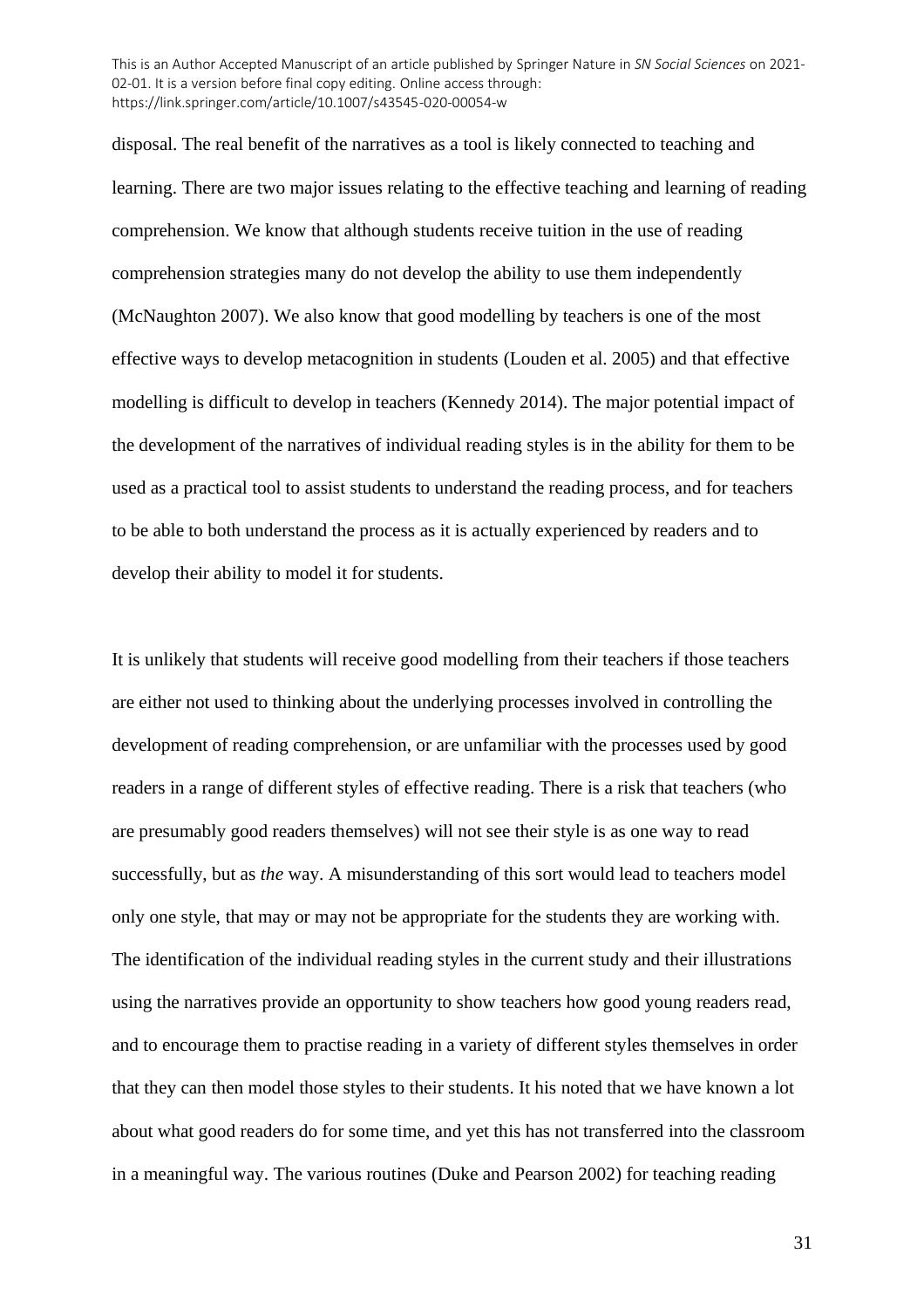comprehension have their place as methods for teaching students how to use a variety of strategies, but the critical issue has been shown to be the teaching of self-regulation of those strategies. Professional development for teachers that enables them to effectively model different reading styles to students (using examples such as those from the narratives) may be the key to maximising the benefits from existing methods of instruction and to developing truly self-regulating readers. This study gives us some indication of the ways in which individuals make use of the reading comprehension strategies they have at their disposal, and that should be included in instructional design.

For good readers, strategy use is not something that good readers do to help them with their reading, it is their reading. This needs to be encouraged in the course of their journey to becoming good readers.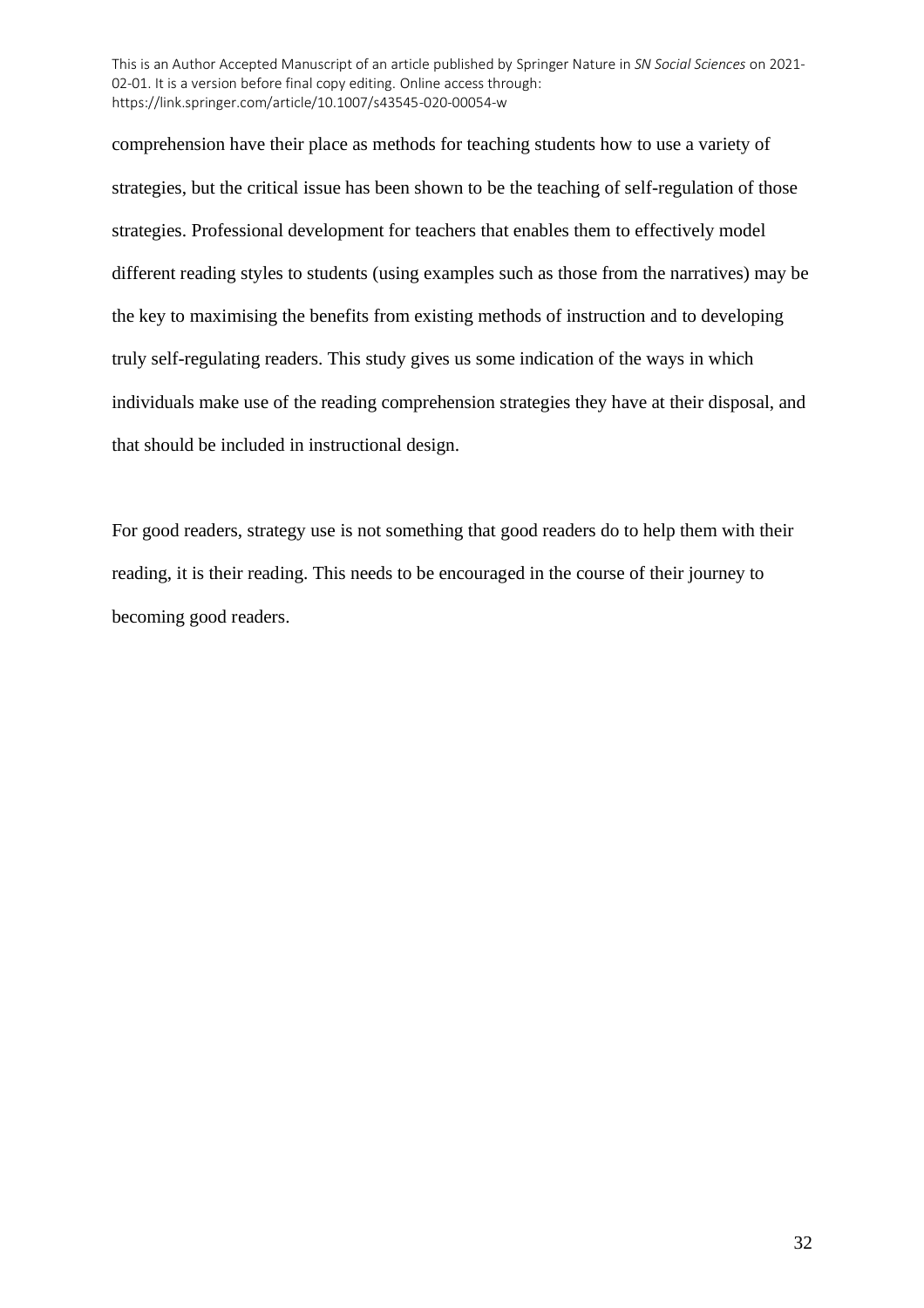# **References:**

- Afflerbach, P. (1990). The influence of prior knowledge and text genre on readers' prediction strategies. *Journal of Reading Behavior*(22), 131-148.
- Baker, L. (2002). Metacognition in Comprehension Instruction. In C. C. Block, & M. Pressley (Eds.), *Comprehension Instruction: Research-based Best Practices* (pp. 77-95). New York: Guilford Press.
- Block, C. C., & Pressley, M. (2001). *Comprehension instruction: Research-based best practices* New York: Guilford Press.

Conley, M. (2016). Improving Adolescent Comprehension: Developing Comprehension Strategies in the Content Areas. In S. E. Israel, & G. G. Duffy (Eds.), *Handbook of research on Reading Comprehension* (2nd ed., pp. 406-427). New York: Guilford Publications.

- Creswell, J. W. (2007). *Qualitative Inquiry and Research Design* (2nd ed.). Thousand Oaks, Calif: Sage.
- Darr, C., McDowall, S., Ferral, H., Twist, J., & Watson, V. (2008). *Progressive Achievement Test: Reading*. Wellington, NZ: NZCER Press.
- Davis, A. J. (2016). *Teaching reading comprehension* (Second edition. ed.): Eleanor Curtain Publishing.
- Duke, N. K., & Pearson, P. D. (2002). Effective Practices for Developing Reading Comprehension. In A. E. Farstrup, & S. J. Samuels (Eds.), *What research has to say about reading instruction* (3rd ed., pp. 205- 242). Newark, Del.: International Reading Association.
- Elley, W., & Croft, C. (1989). *Assessing the difficulty of reading materials: The noun frequency method. (Revised edition)*. Wellington, New Zealand: New Zealand Council for Educational Research.
- Ericsson, K. A., & Simon, H. A. (1993). *Protocol analysis: Verbal reports as data* (Revised ed.). Cambridge, MA: MIT Press.
- Evers, J. C. (2011). From the past into the future. How technological developments change our ways of data collection, transcription and analysis. *Forum: Qualitative Social Research, 12*(1), doi[:http://dx.doi.org/10.17169/fqs-12.1.1636.](http://dx.doi.org/10.17169/fqs-12.1.1636)
- Funke, C. (2005). *Inkspell*. Frome Somerset: Chicken House.
- Garces-Bacsal, R. M., Tupas, R., Kaur, S., Paculdar, A. M., & Baja, E. S. (2018). Reading for pleasure: whose job is it to build lifelong readers in the classroom? *Literacy, 52*(2), 95-102, doi[:https://doi.org/10.1111/lit.12151.](https://doi.org/10.1111/lit.12151)
- Gaskins, I. W., Satlow, E., & Pressley, M. (2007). Executive Control of Reading Comprehension in the Elementary School. In L. Meltzer (Ed.), *Executive Function in Education* (pp. 194-215). New York: Guilford Press.
- Glenberg, A. M. (2011). How Reading Comprehension Is Embodied and Why That Matters. *International Electronic Journal of Elementary Education, 4*(1), 5-18.
- Gu, Y. (2014). To code or not to code: Dilemmas in analysing think-aloud protocols in learning strategies research. *System, 43*, 74-81.
- Israel, S. E. (2015). *Verbal protocols in literacy research: Nature of global reading development.* (Routledge research in educational psychology.). New York: Routledge.
- Jacobs, J. E., & Paris, S. G. (1987). Children's Metacognition About Reading: Issues in Definition, Measurement, and Instruction. *Educational Psychologist, 22*(3 & 4), 255-278.
- Kaplan, A. (2008). Clarifying metacognition, self-regulation, and self-regulated learning: What's the purpose? *Educational Psychology Review, 20*, 477-484.
- Kennedy, E. (2014). *Raising Literacy Achievement in High-Poverty Schools*. New York: Routledge.
- Kiefer, M., & Pulvermüller, F. (2011). Conceptual representations in mind and brain: Theoretical developments, current evidence and future directions. *Cortex, 48*(7), 805-825.
- Klingner, J. K., & Vaughn, S. (1999). Promoting reading comprehension, content learning, and English acquisition through collaborative strategic reading (CSR). *Reading Teacher, 52*, 738-747.
- Louden, W., Rohl, M., Barrat-Pugh, C., Brown, C., Cairney, T., Elderfield, J., et al. (2005). In teachers' hands: Effective literacy teaching practices in the early years of schooling. Canberra, ACT: Australian Government Department of Education, Science and Training.
- McCrudden, M. T., & Kendeou, P. (2014). Exploring the link between cognitive processes and learning from refutational text. *Journal of Research in Reading, 37*(1), 116-140, doi:10.1111/j.1467- 9817.2011.01527.x.

McKoon, G., & Ratcliff, R. (1992). Inference during reading. *Psychological Review, 99*, 440-466.